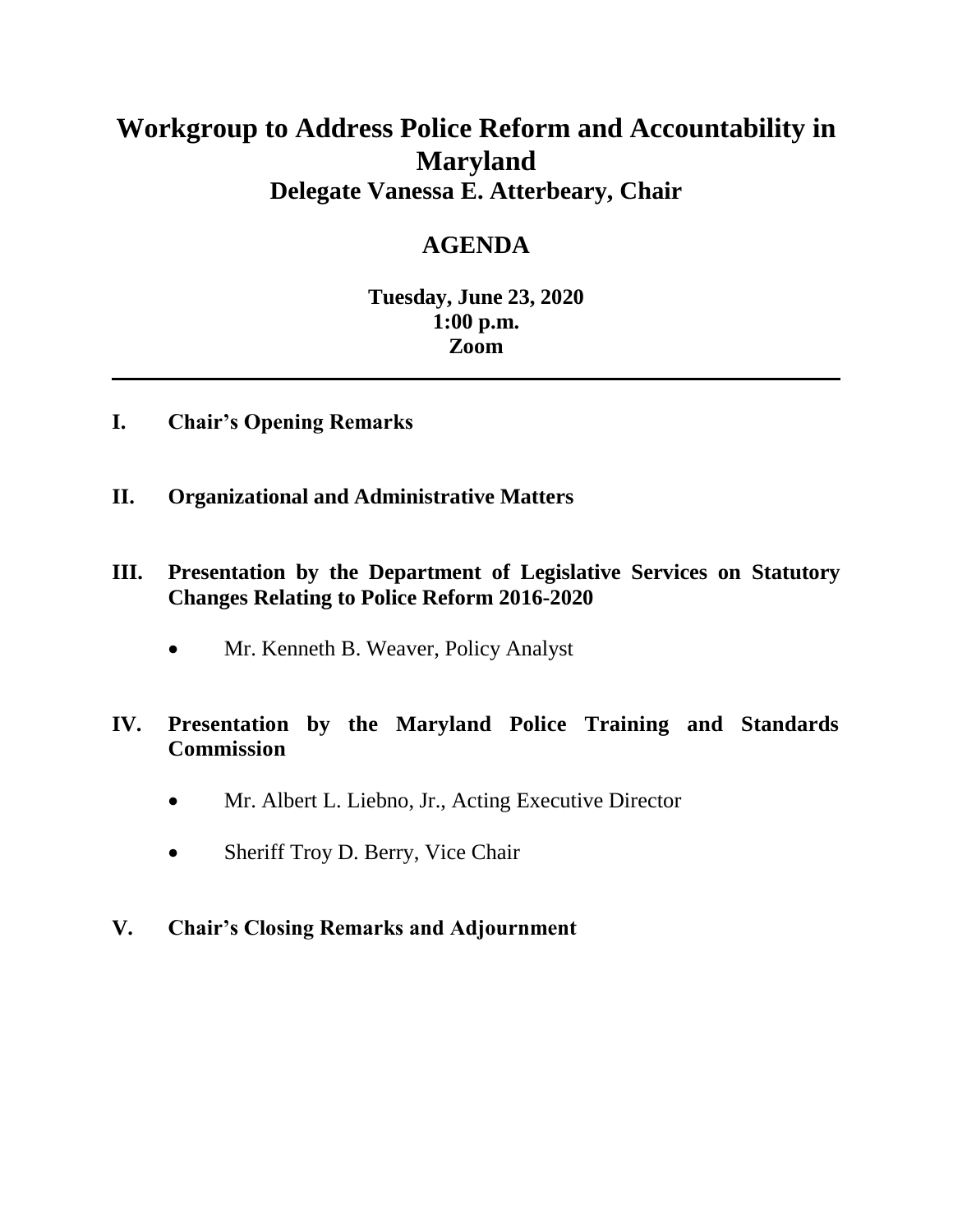#### **Significant Maryland Policing Reform Enactments 2016 to 2020**

#### **2016**

 $\overline{\phantom{a}}$ 

#### **HB 1016 (Ch. 519) – Workgroup on Public Safety and Policing – Recommendations**

This bill implemented recommendations of the Public Safety and Policing Workgroup, which met during the 2015 interim and submitted its final report in January  $2016<sup>1</sup>$ . Among other things, the bill (1) reconstituted and renamed the Police Training Commission (PTC) as an independent Maryland Police Training and Standards Commission (MPTSC) within the Department of Public Safety and Correctional Services (DPSCS); (2) made changes to the Law Enforcement Officers' Bill of Rights (LEOBR); (3) established various requirements for law enforcement agencies; (4) established a Community Program Fund within the Governor's Office of Crime Control and Prevention  $(GOCCP)^2$  to fund local "community programs"; and (5) created a State income tax subtraction modification for certain law enforcement officers.

**Maryland Police Training and Standards Commission:** The bill reconstituted PTC as MPTSC, an independent commission within DPSCS. The bill established provisions relating to membership, terms, staffing, and the election of a chair for MPTSC.

Under the bill, MPTSC retains the same powers and duties as existed for PTC and, in addition, must:

- require entrance-level and periodic in-service training on antidiscrimination and use of force de-escalation;
- adopt and recommend a set of best practices and standards for use of force;
- implement strategies to increase diversity within law enforcement agencies; and
- develop standards for the mandatory psychological evaluation of a law enforcement officer who was actively involved in an incident when another person was seriously injured or killed as a result of an accident or a shooting or has returned from combat deployment.

<sup>1</sup> [http://mgaleg.maryland.gov/Pubs/Committee/2016-PSP-Workgroup-Report.pdf.](http://mgaleg.maryland.gov/Pubs/Committee/2016-PSP-Workgroup-Report.pdf)

<sup>2</sup> Renamed the Governor's Office of Crime Prevention, Youth, and Victim Services in 2020.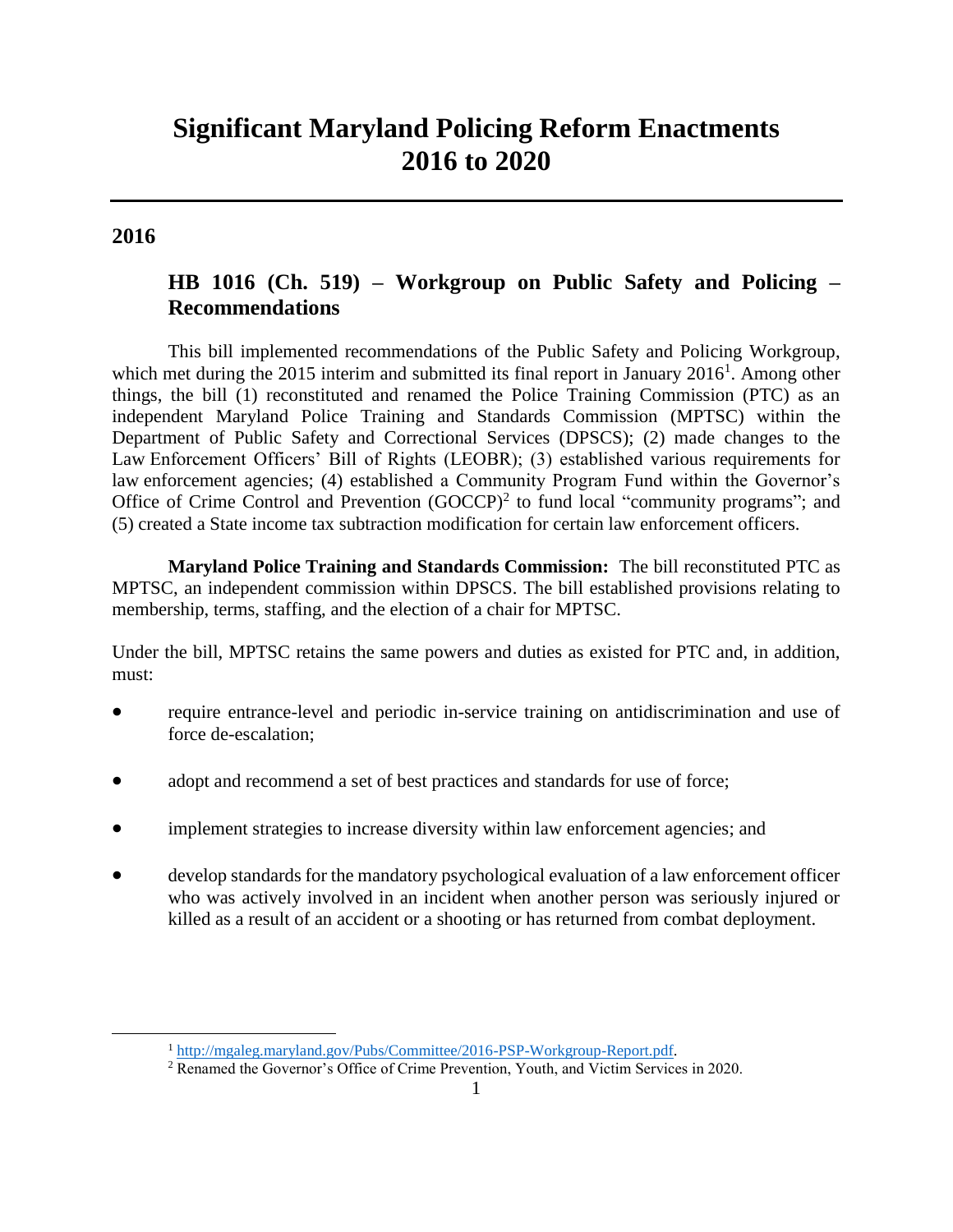The bill also required MPTSC to:

- develop a system for annual reporting to MPTSC by each law enforcement agency on the number of serious officer-involved incidents, the number of officers disciplined, and the type of discipline that was administered; and summarize, post to a website maintained by MPTSC, and submit that information to the General Assembly;
- in consultation with the Maryland Department of Health (MDH), establish a confidential hotline that is available for law enforcement personnel to contact to speak to a trained peer law enforcement officer or a mental health professional who can assist with initial counseling advice and confidential referral to appropriate programs;
- establish a Police Complaint Mediation Program in which a nonviolent complaint made against a police officer is referred out of the standard complaint process and to voluntary mediation to be conducted by an independent mediation service;
- develop best practices for the establishment and implementation of a community policing program in each jurisdiction (each local law enforcement agency, as specified, must adopt such a program, post specified information online, and annually file a detailed description of the agency's community policing program with MPTSC, and MPTSC must review each program and offer comments to the jurisdiction); and
- develop a public complaint process in each jurisdiction that is uniform throughout the State, as specified (which must be adopted by each law enforcement agency).

In addition, the bill expanded the requirements for certification as a police officer to include the submission to a psychological evaluation by a psychologist approved by MPTSC.

**Law Enforcement Officers' Bill of Rights:** The bill made a number of changes to the complaint process under LEOBR to:

- remove the requirement for notarization of a complaint against a law enforcement officer alleging excessive force and instead require that a complaint be signed by the complainant under the penalty of perjury;
- allow a complaint to come from an individual with firsthand knowledge obtained because the individual has a video recording of the incident that, to the best of the individual's knowledge, is unaltered; and
- extend, from 90 days to 366 days, the complaint filing deadline triggering the requirement that disciplinary action be undertaken by a law enforcement agency.

For a law enforcement officer under investigation, the time period for retaining an attorney for the internal investigation and disciplinary process is reduced from 10 days to 5 business days.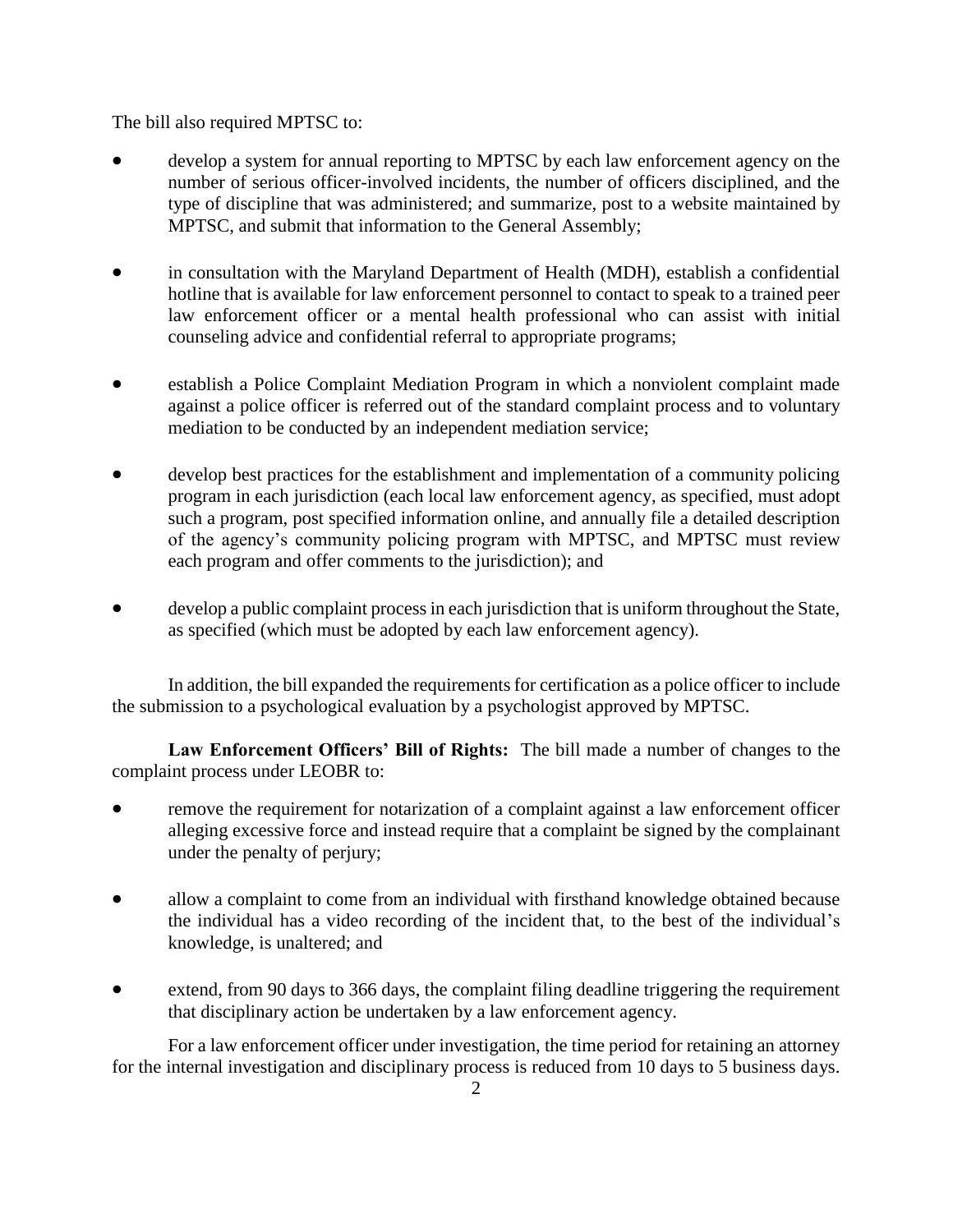Within the 5-business day period, the chief, for good cause shown, may extend the period for obtaining representation.

For an administrative hearing board, the bill authorized the chief to appoint, as a nonvoting member, one member of the public who has received training by MPTSC on LEOBR and matters relating to police procedures. If authorized by local law or collectively bargained, the hearing board may include up to two nonvoting or voting members of the public who have received training by MPTSC on LEOBR and matters relating to police procedures.

Unless the chief finds that a hearing must be closed for good cause, including to protect a confidential informant, an undercover officer, or a child witness, the hearing must be open to the public.

MPTSC must develop and administer a training program on LEOBR and matters relating to police procedures for citizens who intend to qualify to participate as a member of a hearing board.

A law enforcement officer may not be discharged; disciplined; demoted; denied promotion, transfer, or reassignment; or otherwise discriminated against in regard to the law enforcement officer's employment or be threatened with that treatment because the officer has disclosed information that evidences (1) gross mismanagement; (2) a gross waste of government resources; (3) a substantial and specific danger to public health or safety; or (4) a violation of law committed by another law enforcement officer. A law enforcement officer may not undertake an independent investigation based on knowledge of such disclosures.

**Use of Force Reports:** Each law enforcement agency must require a law enforcement officer who was involved in a use-of-force incident in the line of duty to file an incident report regarding the use of force by the end of the shift unless the officer is disabled*.*

**Official Policy Posting:** All official law enforcement policies, including public complaint procedures and collective bargaining agreements, must be available online for each law enforcement agency, as specified. A chief may prohibit the posting of administrative or operational policies that if disclosed would jeopardize operations or create a risk to public or officer safety.

**Early Intervention Policy:** Each law enforcement agency must establish a confidential and nonpunitive early intervention policy for counseling officers who receive three or more citizen complaints within a 12-month period. Such a policy may not prevent the investigation of or imposition of discipline for a particular complaint.

**Serious Officer-involved Incidents:** Each law enforcement agency must annually report, as specified, to MPTSC on the number of serious officer-involved incidents, the number of officers disciplined, and the type of discipline that was administered to each officer who was disciplined.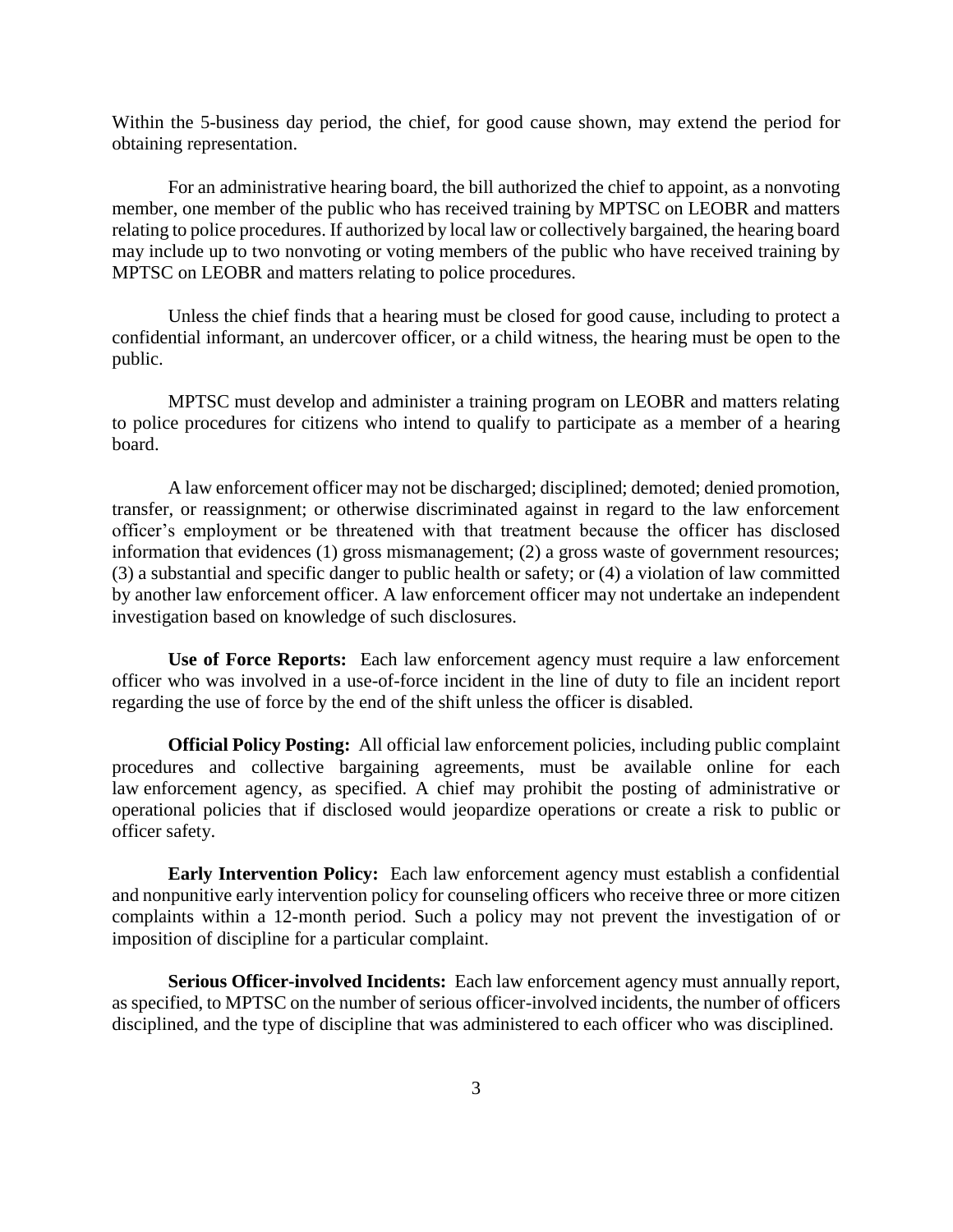**Community Program Fund:** The bill established a Community Program Fund as a special, nonlapsing fund to assist local law enforcement and other local government agencies in establishing violence intervention programs. The fund consists of (1) money appropriated in the State budget to the fund; (2) investment earnings of the fund; and (3) money from any other source accepted for the benefit of the fund. For fiscal 2018 and each fiscal year thereafter, the Governor must include in the annual budget bill an appropriation to the fund of \$500,000. The fund may be used only to fund grants, as specified, and may not be used for administrative expenses.

**Income Tax Subtraction Modification:** The bill exempted, beginning in tax year 2016, up to \$5,000 of the income earned by a law enforcement officer if (1) the officer resides in the political subdivision in which the officer is employed and (2) the crime rate in the political subdivision exceeds the State's crime rate.

#### **SB 161 (Ch. 658)/HB 336 (Ch. 619) Criminal Procedure – Seizure and Forfeiture**

These bills made changes to statutes pertaining to seizure and forfeiture of property in connection with violations of the State's controlled dangerous substances laws. Specifically, the bills (1) altered the type of property that is subject to forfeiture; (2) established procedural requirements for the forfeiture of property under State law; (3) prohibited State and local entities from transferring or referring seized property to the federal government for forfeiture under federal law unless specified requirements are met; (4) required the transfer of specified funds to MDH for specified programs; and (5) established reporting requirements for seizing authorities, the Maryland Statistical Analysis Center (MSAC), and GOCCP<sup>3</sup>.

#### **SB 233 (Ch. 542) Public Safety – Motorcycle Profiling – Training**

This bill required MPTSC to (1) include a statement condemning "motorcycle profiling" in existing written policies regarding other profiling and (2) require entrance-level and in-service training related to motorcycle profiling in conjunction with existing training regarding other profiling.

#### **HB 1371 (Ch. 651) Criminal Law – Strangulation – Lethality Screening Protocol and Training**

This bill required MPTSC, by January 1, 2017, to (1) develop a lethality screening protocol and training for law enforcement officers to employ when investigating complaints of domestic violence and assault by strangulation, after conducting a review of the experience and best practices of other states and (2) report the result of the review and the protocol and training developed in accordance with the bill to the General Assembly.

 $\overline{\phantom{a}}$ 

<sup>3</sup> Renamed the Governor's Office of Crime Prevention, Youth, and Victim Services in 2020.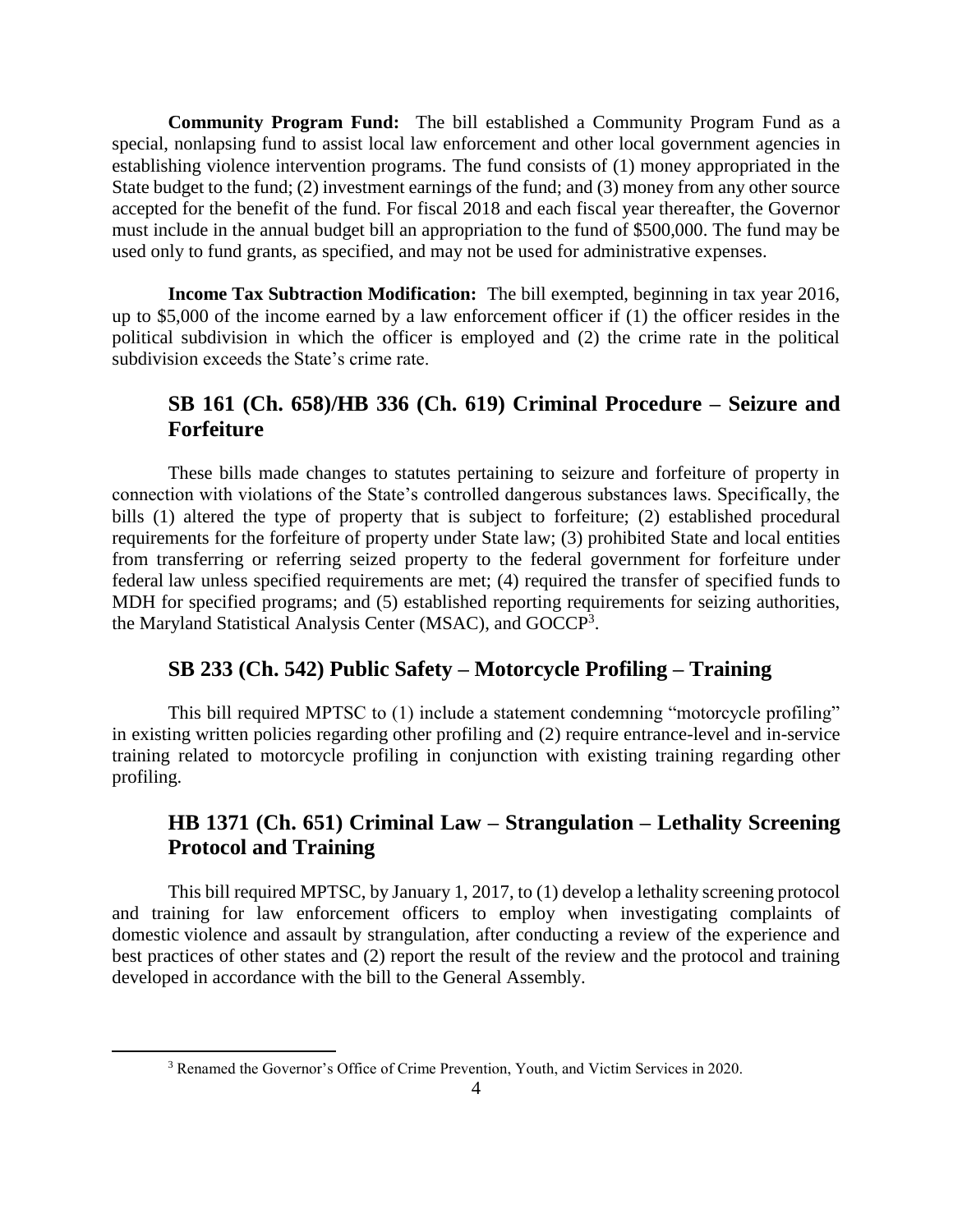#### **SB 349 (Ch. 158)/HB 255 (Ch. 159) Criminal Procedure – Sexual Assault Victims' Rights – Disposal of Rape Kit Evidence and Notification**

These bills required a health care provider that performs a sexual assault evidence collection kit exam on a victim of sexual assault to provide the victim with written information describing the laws and policies governing the testing, preservation, and disposal of a sexual assault evidence collection kit. The bills specify when a sexual assault evidence collection kit must be transferred to a law enforcement agency, when a sexual assault evidence collection kit or other crime scene evidence relating to a sexual assault may be destroyed or disposed of by a law enforcement agency, and when such evidence must be retained. The bills also required law enforcement agencies to notify victims before destroying sexual assault evidence under certain circumstances.

#### **SB 941 (Ch. 803)/HB 739 (Ch. 802) Public Safety – SWAT Teams – Standards**

These bills required MPTSC to consult and cooperate with commanders of "SWAT teams" to develop standards for training and deployment of SWAT teams and of law enforcement officers who are not members of a SWAT team who conduct no-knock warrant service in the State based on best practices in the State and nationwide. "SWAT team" means an agency-designated unit of law enforcement officers who are selected, trained, and equipped to work as a coordinated team to resolve critical incidents that are so hazardous, complex, or unusual that they may exceed the capabilities of first responders or investigative units.

#### **HB 1037 (Ch. 598) Baltimore City – Civilian Review Board**

This bill altered the time limit for filing a complaint for excessive force with the Baltimore City Civilian Review Board from within 90 days to within one year of the alleged act giving rise to the complaint. In addition, the bill repealed the requirement that a complaint be witnessed by a notary public and instead required that the complaint be signed and sworn to, under the penalty of perjury, by the complainant.

#### **2018**

#### **SB 1099 (Ch. 753) Baltimore City Police Department – Commission to Restore Trust in Policing and Audit Review**

This bill established the Commission to Restore Trust in Policing staffed by the Department of Legislative Services (DLS). The commission must (1) review, investigate, and make recommendations relating to the Baltimore Police Department (BPD) Gun Trace Task Force;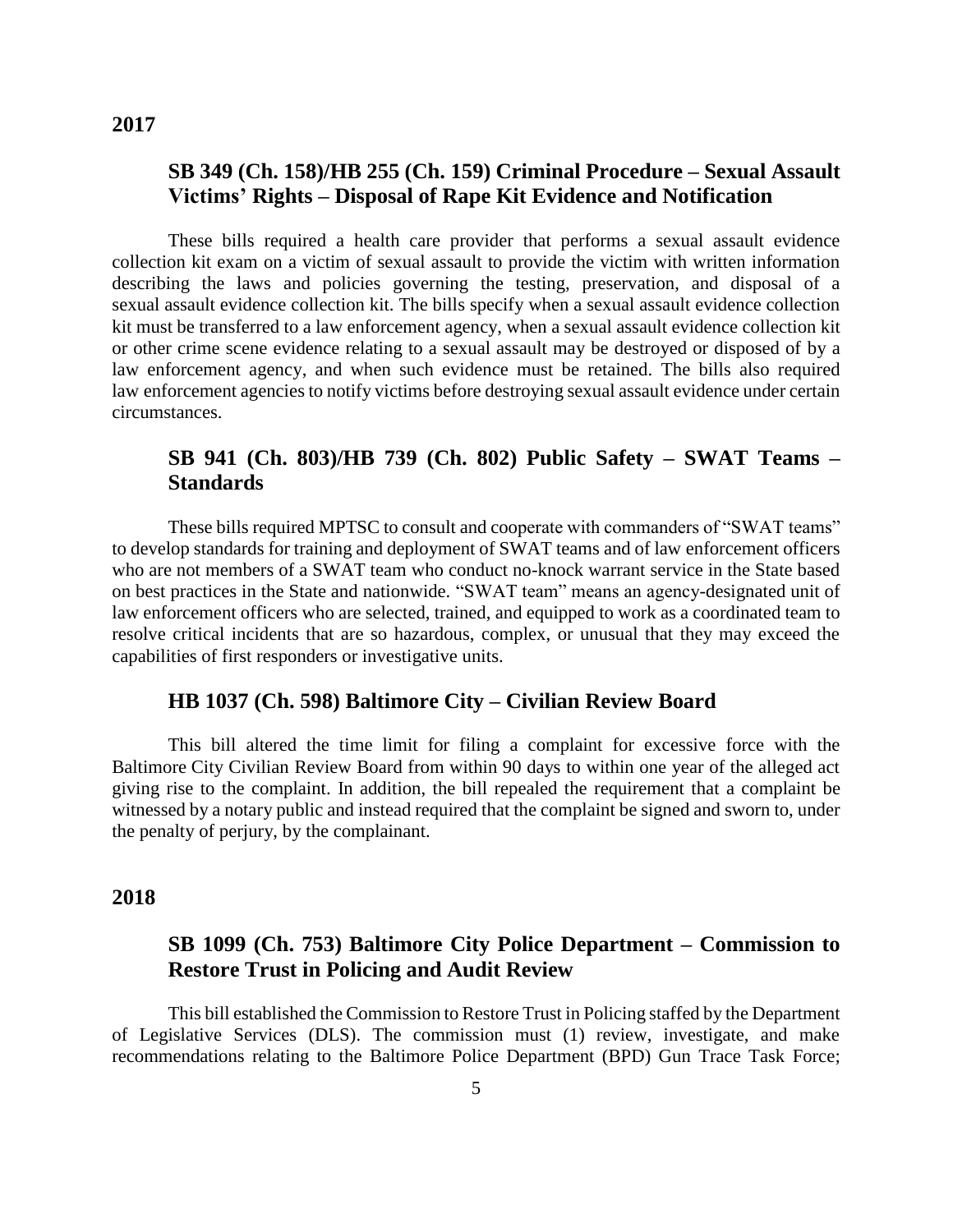(2) submit a preliminary report by December 31, 2018; and (3) submit a final report by December 31, 2019. The bill also required the Joint Audit Committee to (1) beginning with the 2018 audit, review BPD's audit reports issued by the Baltimore City Comptroller and submit findings and recommendations to the General Assembly with respect to issues in audit reports and (2) review the audit process and procedures and provide comment and recommendations to the President of the Senate and the Speaker of the House, the Executive Director of DLS, and the Legislative Auditor.

#### **HB 190 (Ch. 671) Public Safety – Maryland Police Training and Standards Commission – Psychological Consultation and Evaluation**

This bill altered the standards required to be developed by the MPTSC relating to psychological assessments of law enforcement officers by requiring MPTSC to develop standards for the mandatory psychological *consultation with*, instead of *evaluation of*, a law enforcement officer who was actively involved in an incident when another person was seriously injured or killed as a result of an accident or a shooting or has returned from combat deployment. In addition, the bill repealed the requirement that a psychologist approved by the commission conduct the psychological evaluation required for certification of a person as a police officer.

#### **HB 1292 (Ch. 500) Criminal Law – Law Enforcement – Prohibition on Sexual Activity**

This bill prohibited a law enforcement officer from engaging in sexual contact, vaginal intercourse, or a sexual act with a person in the custody of the law enforcement officer. A violator is guilty of a misdemeanor and on conviction, subject to up to three years' imprisonment and/or a \$3,000 fine.

#### **2019**

 $\overline{\phantom{a}}$ 

#### **SB 81 (Ch. 75) Baltimore City – Police Department – Reports on Funds**

This bill required BPD to prepare specified reports, in fiscal 2019 and 2020, regarding the expenditure of grants received from GOCCP<sup>4</sup>. By December 31 each year, BPD must submit the required report to the Baltimore City Delegation to the General Assembly. The report must include the intended use of each grant from GOCCP to BPD and the specific expenditures made by BPD with any monetary grants received from GOCCP. The stated purpose of the bill is to ensure that grants from GOCCP to BPD for community policing efforts are used for that purpose.

<sup>4</sup> Renamed the Governor's Office of Crime Prevention, Youth, and Victim Services in 2020.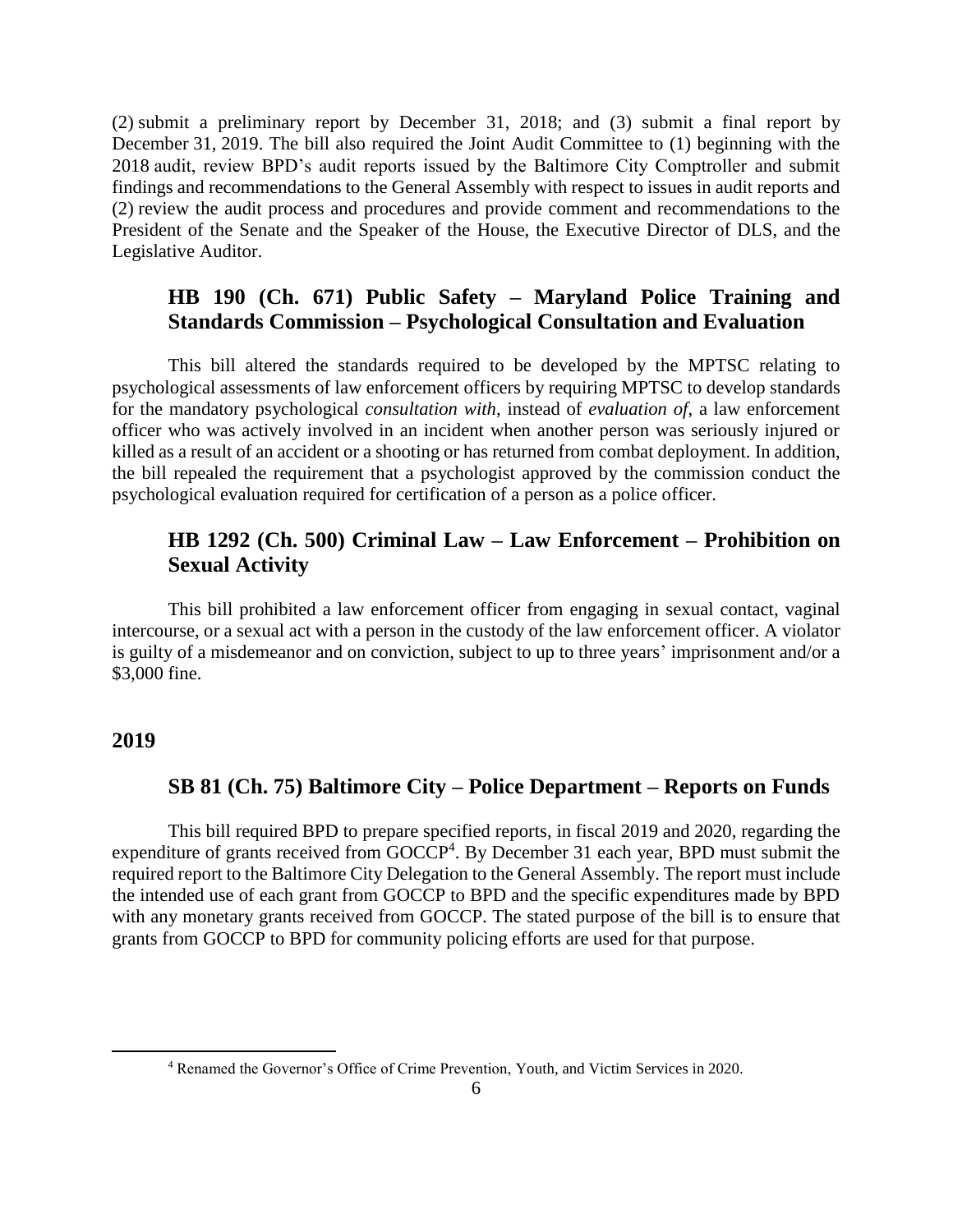#### **SB 210 (Ch. 321) Law Enforcement – Federal Military Surplus Program – Equipment Acquisition**

This bill required the Department of State Police (DSP), by February 1 each year, to report to the Governor and the General Assembly on the acquisition of equipment by law enforcement agencies through "surplus programs" within the preceding calendar year. DSP must include in a prominent location on its public website a link to the Defense Logistics Agency's report listing excess Department of Defense property transfers to law enforcement agencies through the Law Enforcement Support Office. "Surplus program" means a program operated by the federal government for the transfer of surplus military equipment to a law enforcement agency. The bill terminates September 30, 2022.

#### **SB 417 (Ch. 626)/HB 301 (Ch. 625) Vehicle Laws – Race – Based Traffic Stops – Policy and Reporting Requirements**

These bills made permanent the data collection and reporting program related to race-based traffic stops by repealing its termination date. In addition, the bills repealed a requirement that MSAC submit an annual report on the data to the Governor, the General Assembly, and each law enforcement agency. Instead, the bills required MSAC to post data from the previous calendar year on its website in a location that is easily accessible and in a manner that is filterable by location and other factors. GOCCP<sup>5</sup> must provide written notice to the General Assembly when MSAC updates the information.

#### **SB 767 (Ch. 33)/HB 1096 (Ch. 34) Criminal Procedure – Sexual Assault Evidence Collection Kits – Analysis**

These bills required a sexual assault evidence collection kit to be submitted to a forensic laboratory for testing unless specified requirements are met. The bills required (1) a law enforcement agency to submit a sexual assault evidence collection kit and all requested associated reference standards to a forensic laboratory within 30 days of receipt and (2) a forensic laboratory to process a sexual assault evidence collection kit and all requested associated reference standards in a timely manner. The bills also required (1) the Attorney General to adopt implementing regulations by December 1, 2019, and (2) the Maryland Sexual Assault Evidence Kit Policy and Funding Committee to establish an independent process to review and make recommendations relating to when a law enforcement agency may decide not to test a sexual assault evidence collection kit.

 $\overline{\phantom{a}}$ 

<sup>5</sup> Renamed the Governor's Office of Crime Prevention, Youth, and Victim Services in 2020.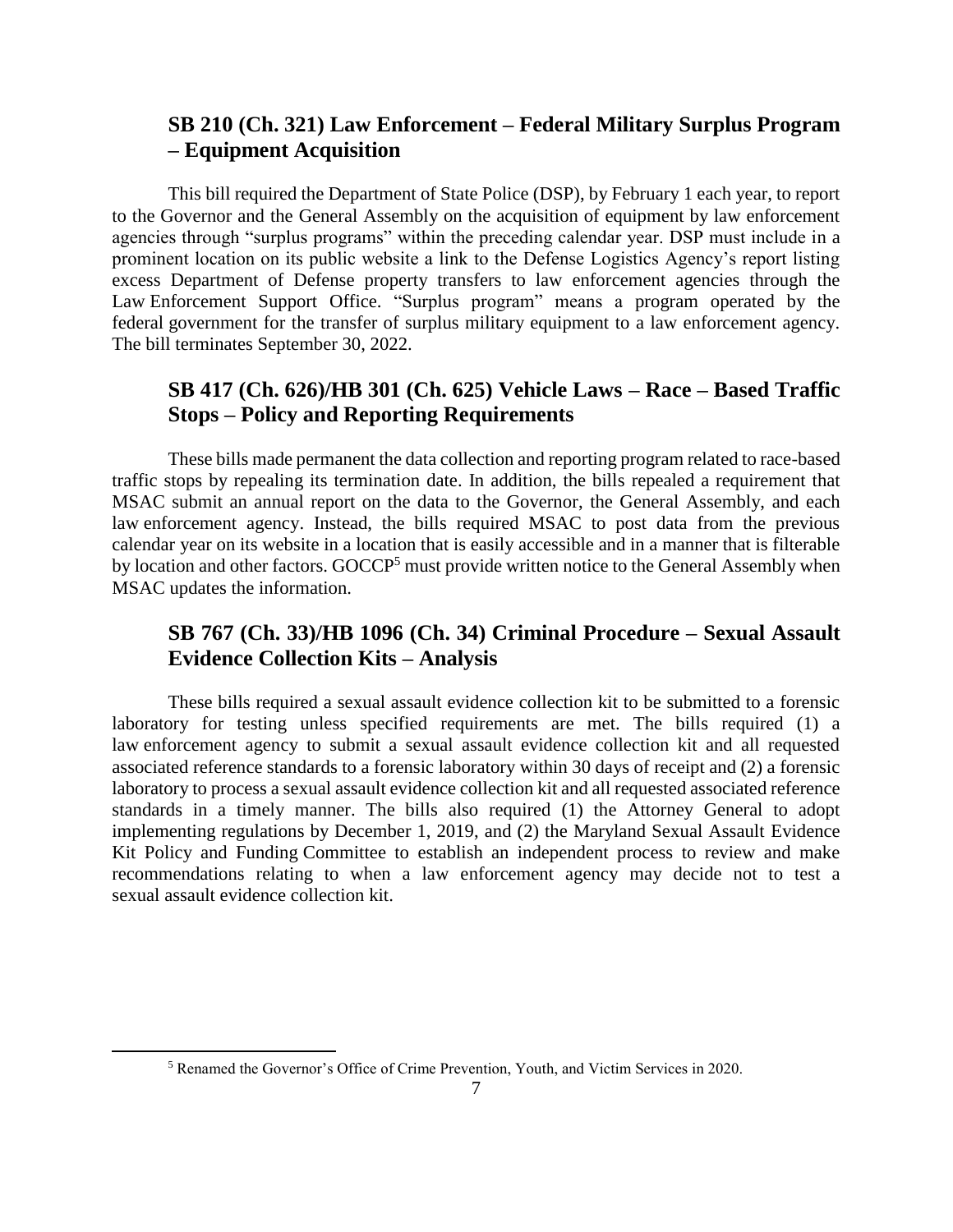#### **SB 847 (Ch. 459)/HB 625 (Ch. 460) Baltimore Police Department – Commission to Restore Trust in Policing – Alterations**

These bills extended the termination date of the Commission to Restore Trust in Policing from January 15, 2020, to January 15, 2021, and extended the due date by which the commission must submit its final report to the Governor and the General Assembly from December 31, 2019, to December 31, 2020. The bills also (1) expressly subjected the proceedings, testimony, and other evidence before the commission to the Public Information Act and the Open Meetings Act; (2) repealed a provision requiring a vote before the commission may deem specified information confidential and privileged; and (3) prohibited commission members and staff from being required to sign a confidentiality agreement to receive documents or files, including personnel files, properly subpoenaed. In addition, the bills requested and encouraged the Governor to appropriate sufficient funds for fiscal 2020 and 2021 to enable the commission to complete its work in a timely and comprehensive manner.

#### **HB 168 (Ch. 32) Public Safety – Reporting of Hate Crimes**

This bill altered and expanded the categories of incidents for which each local law enforcement agency and the State Fire Marshal must report to DSP and for which DSP must collect, analyze, and report to the Maryland Commission on Civil Rights. The altered/expanded categories include incidents apparently directed against an individual or group because of color, religious beliefs, gender, disability, national origin, and homelessness.

#### **HB 516 (Ch. 73) Office of Legislative Audits – Audits of Baltimore Police Department**

This bill required the Office of Legislative Audits (OLA), beginning July 1, 2020, and at least once every six years thereafter, to conduct an audit of BPD to evaluate the effectiveness and efficiency of the financial management practices of BPD. OLA must provide information regarding the audit process to BPD before the audit is conducted.

#### **2020**

#### **SB 140 (Ch. 535) Office of Legislative Audits – Audits of the Baltimore Police Department**

This bill makes several changes relating to the existing requirement for OLA to conduct an audit of BPD to evaluate the effectiveness and efficiency of the financial management practices of BPD. Specifically, the bill (1) allows for multiple audits to be conducted; (2) requires that the scope and objectives of the audit or audits be determined by the Legislative Auditor; (3) specifies that the employees or authorized representatives of OLA must have access to and may inspect the records, including those that are confidential by law, of BPD and the Baltimore City government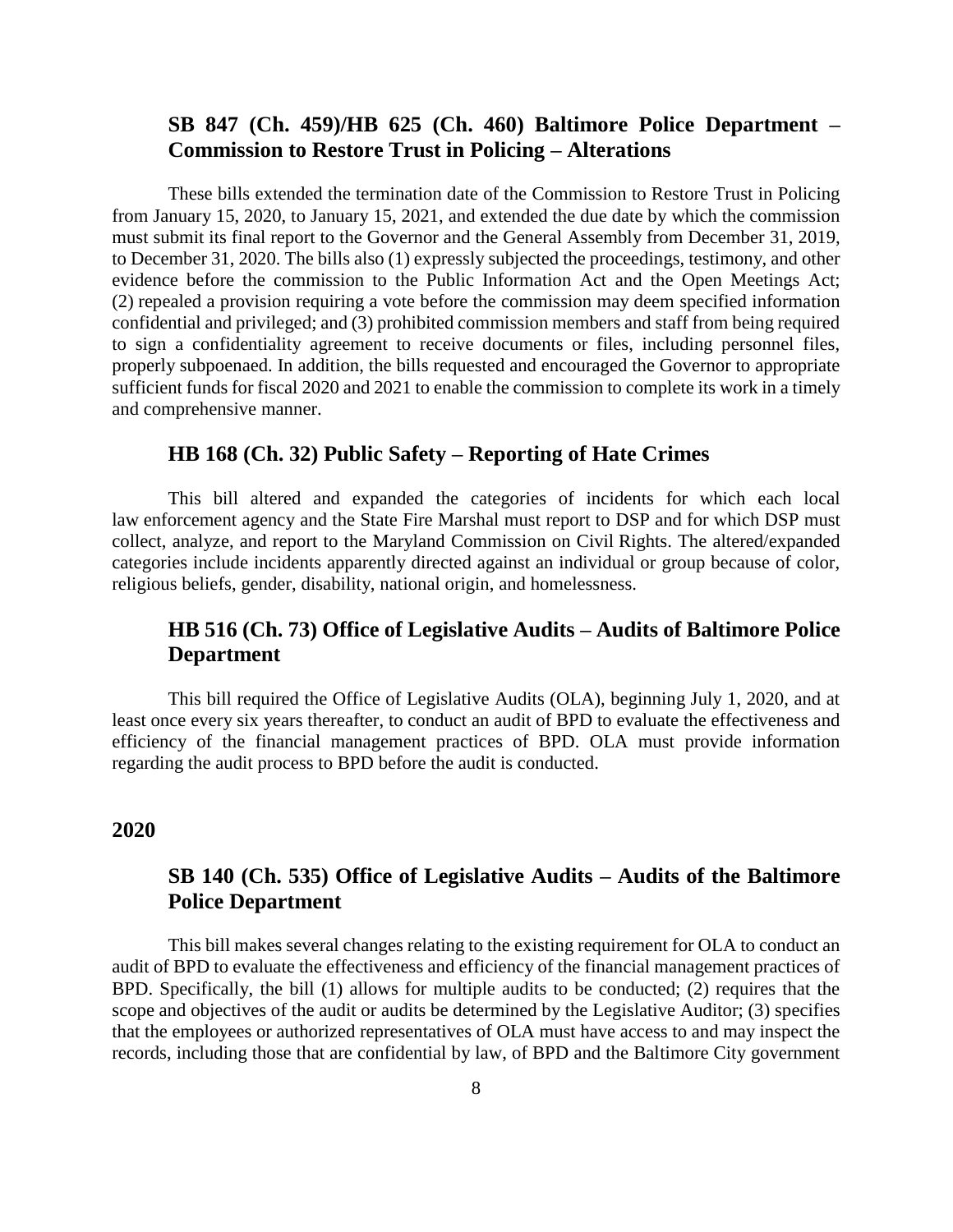to perform the required audits; and (4) requires the Baltimore City government to make available to OLA all city employees, records, and information systems deemed necessary by the Legislative Auditor to conduct the required audit or audits.

#### **SB 246 (Ch. 223)/HB 499 (Ch. 222) Criminal Procedure – Cell Site Simulator**

These bills authorize a court to issue an order authorizing or directing a law enforcement officer to use a specified "cell site simulator." The bills (1) establish requirements for a court order and the use of any information obtained relating to the use of a cell site simulator and (2) apply current law provisions relating to an application for an order to obtain location information by law enforcement and the duration of such an order to the use of cell site simulator technology by law enforcement. By February 1 each year, each law enforcement agency must post on its website and report to the Governor and the General Assembly the number of times a cell site simulator was used by the agency during the previous calendar year, as specified.

#### **SB 807 (Ch. 584) Criminal Procedure – Victims of Sexually Assaultive Behavior – Waivers of Rights – Prohibition**

This bill prohibits a law enforcement agency from seeking specified waivers from a victim of sexually assaultive behavior. The bill also authorizes an affected victim to bring an action seeking injunctive or declaratory relief against a law enforcement agency that violates the prohibition. Each law enforcement agency in the State must (1) adopt a policy to enforce the prohibition on seeking waivers from victims of sexually assaultive behavior, by January 1, 2021, and (2) provide a copy of the policy to the Maryland Sexual Assault Evidence Kit Policy and Funding Committee by January 15, 2021.

#### **HB 739 (Ch. 309) Law Enforcement Body Camera Task Force**

This bill establishes the Law Enforcement Body Camera Task Force. The task force must (1) study options for the economical storage of audio and video recordings made by law enforcement body-worn cameras and (2) make recommendations for storage considering the budgets of State, county, local, and campus law enforcement jurisdictions. The task force must report its findings and recommendations to the General Assembly by December 1, 2020.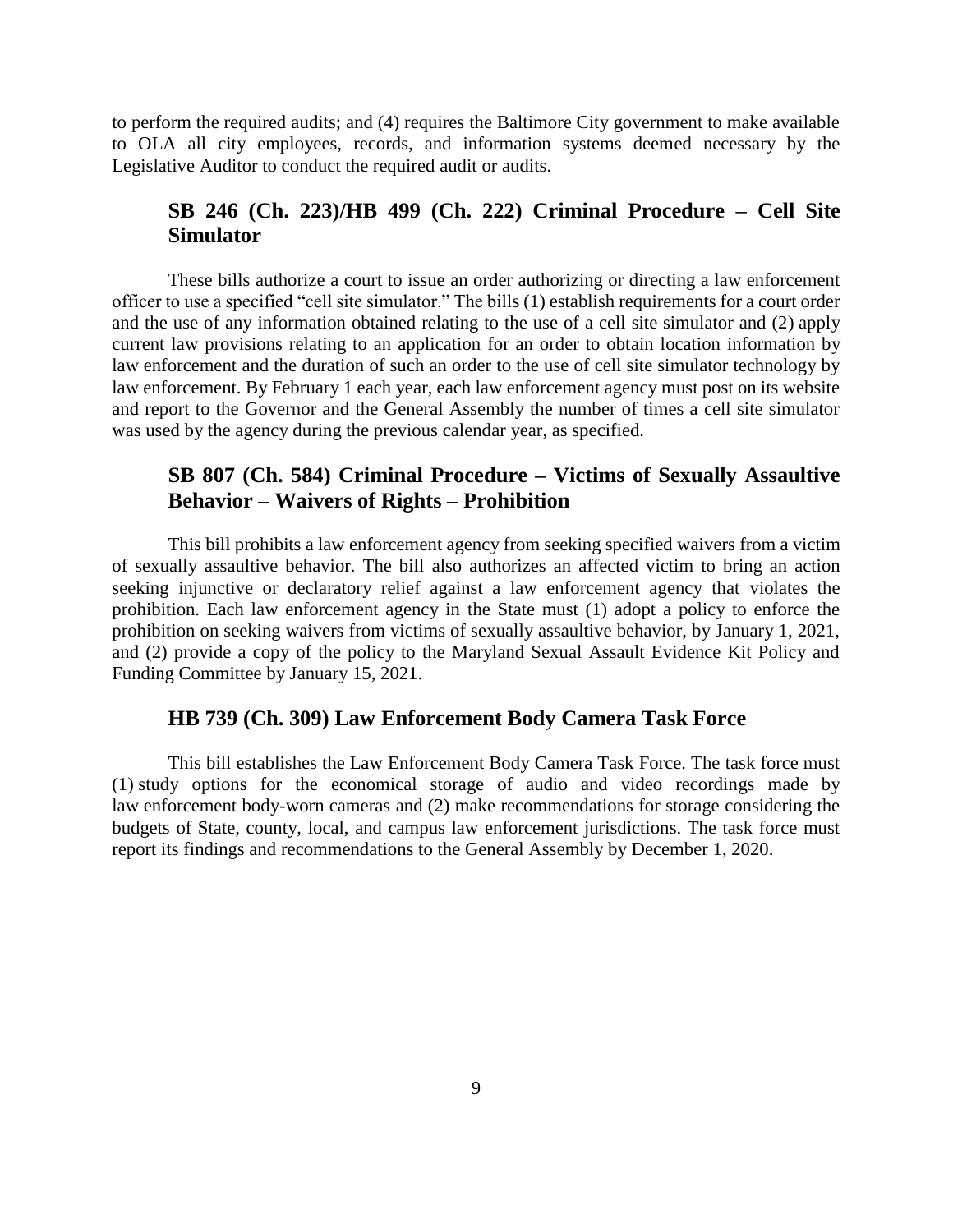#### **HB 1111 (Ch. 426) Public Safety – Special Police Officers – Training and Renewal of Commission**

This bill repeals the authorization for the Secretary of State Police to require training and education for special police officers (SPO) as the Secretary considers necessary. Instead, the bill requires, with specified exceptions, an SPO applicant for an initial commission to complete a training course approved by the Secretary in consultation with MPTSC consisting of at least 80 hours of instruction, as specified. Before submitting an application for renewal, an SPO must complete 12 hours of in-service training approved by the Secretary in consultation with MPTSC.

Prepared by the Department of Legislative Services, June 2020.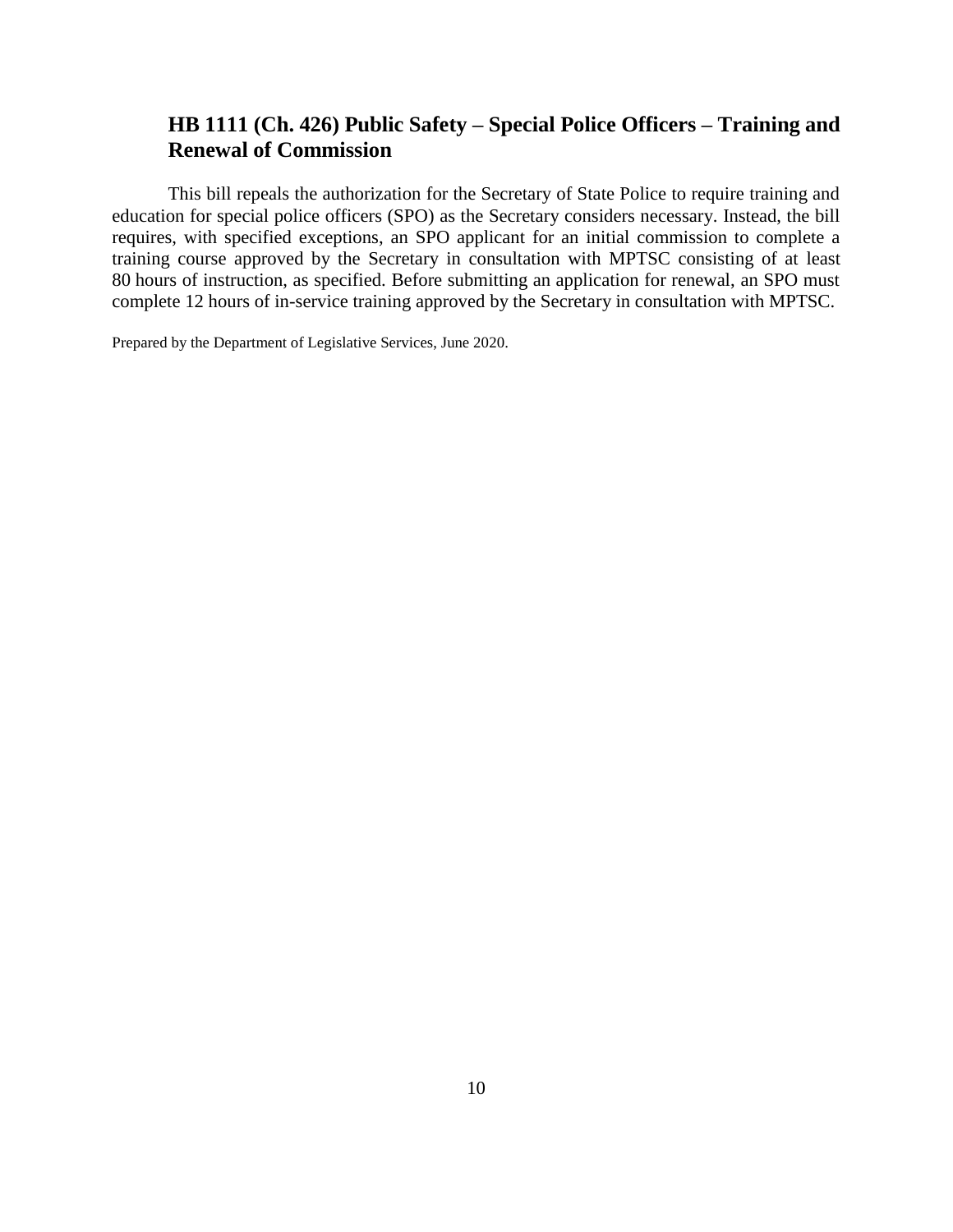## Workgroup to Address Police Reform and Accountability in Maryland

Sheriff Troy D. Berry, Acting Chair Maryland Police Training & Standards Commission

Mr. Albert L. Liebno, Acting Executive Director Maryland Police & Correctional Training Commissions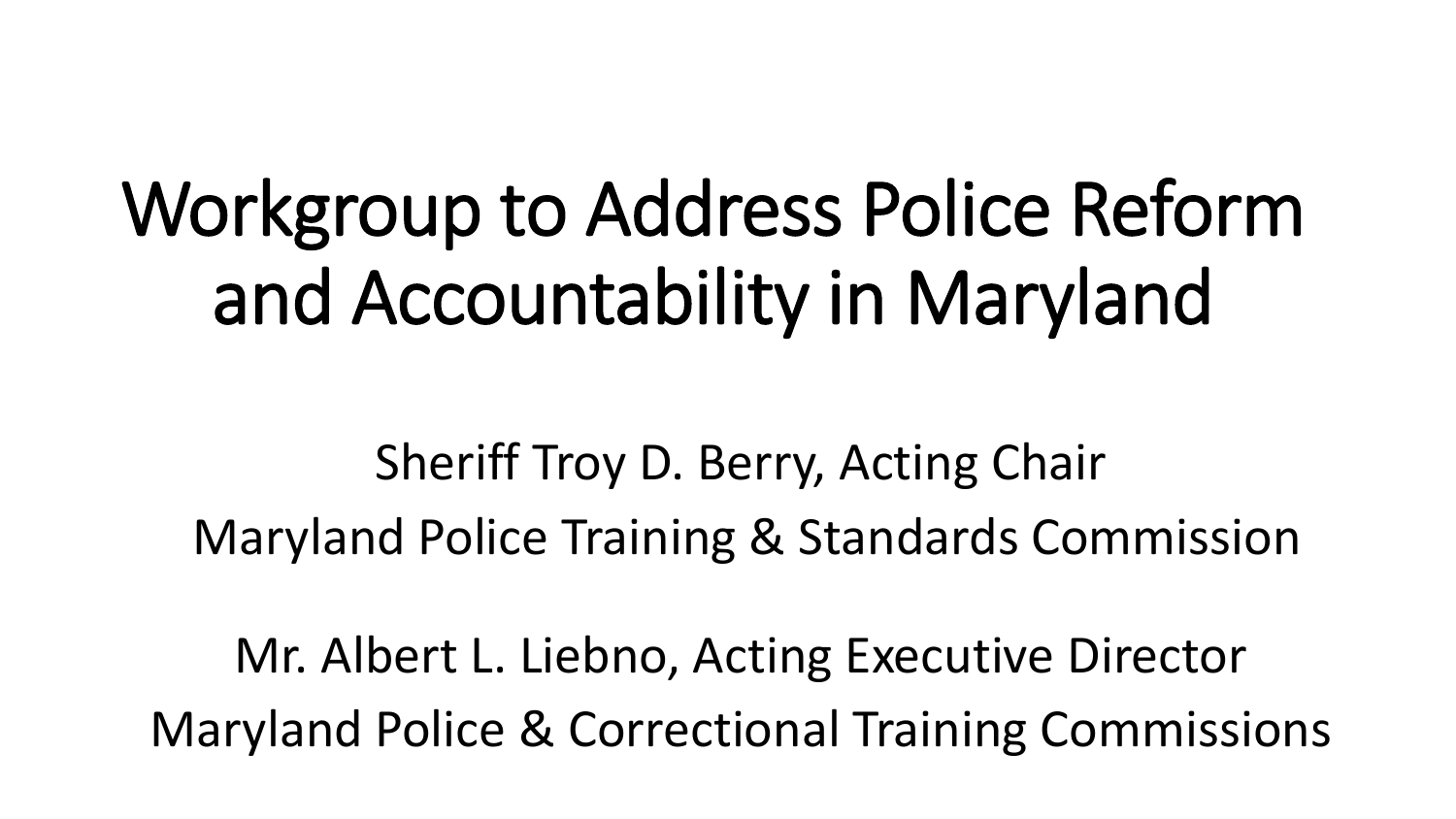### Police Training & Standards Commission - Membership

The President of the Maryland Chiefs of Police Association.

The President of the Maryland Sheriffs Association.

The Attorney General of the State.

The Secretary of State Police.

The agent in charge of the Baltimore office of the Federal Bureau of Investigation.

1 member representing the Maryland State Lodge of Fraternal Order of Police.

1 member representing the Maryland State's Attorneys' Association.

The Chair of the Maryland Municipal League Police Executive Association.

The President of Maryland Law Enforcement Officers, Inc.

The Police Commissioner of Baltimore City.

The President of the Police Chiefs' Association of Prince George's County.

A representative from the Wor–Wic Program Advisory Committee – Criminal Justice.

2 members of the Senate of Maryland, appointed by the President of the Senate.

2 members of the House of Delegates, appointed by the Speaker of the House.

The following individuals, appointed by the Governor with the advice and consent of the Senate:

3 police officers, representing different geographic areas of the State;

1 individual with expertise in community policing;

1 individual with expertise in policing standards;

1 individual with expertise in mental health; and

2 citizens of the State without relationships to law enforcement.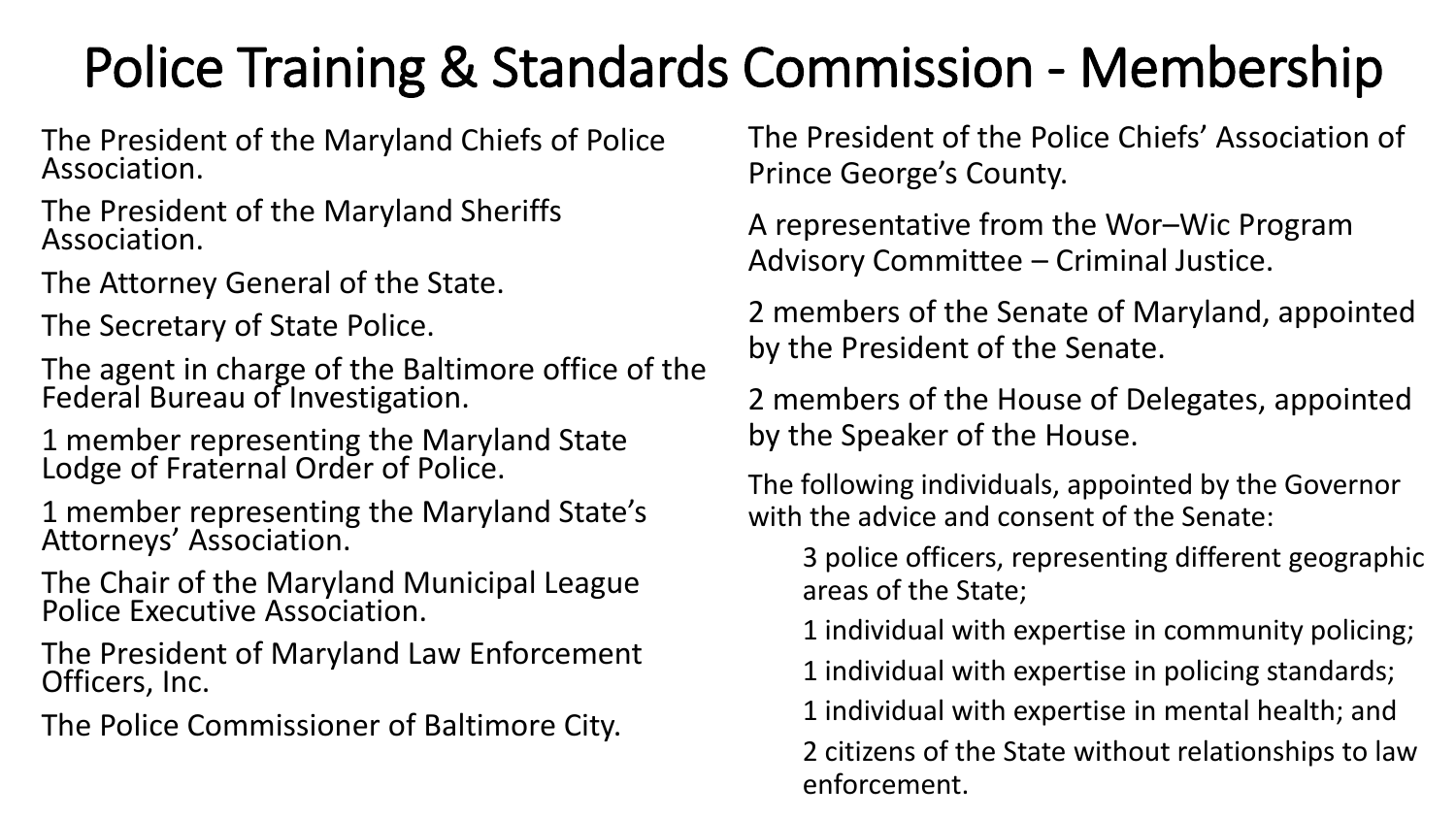### Hearing Boards

- When a hearing board is convened, civilian members may receive training from the Maryland Police Training and Standards Commission (PTSC) on the Law Enforcement Officers Bill of Rights (LEOBR) and matters relating to police procedures.
- LEOBR training is available upon request.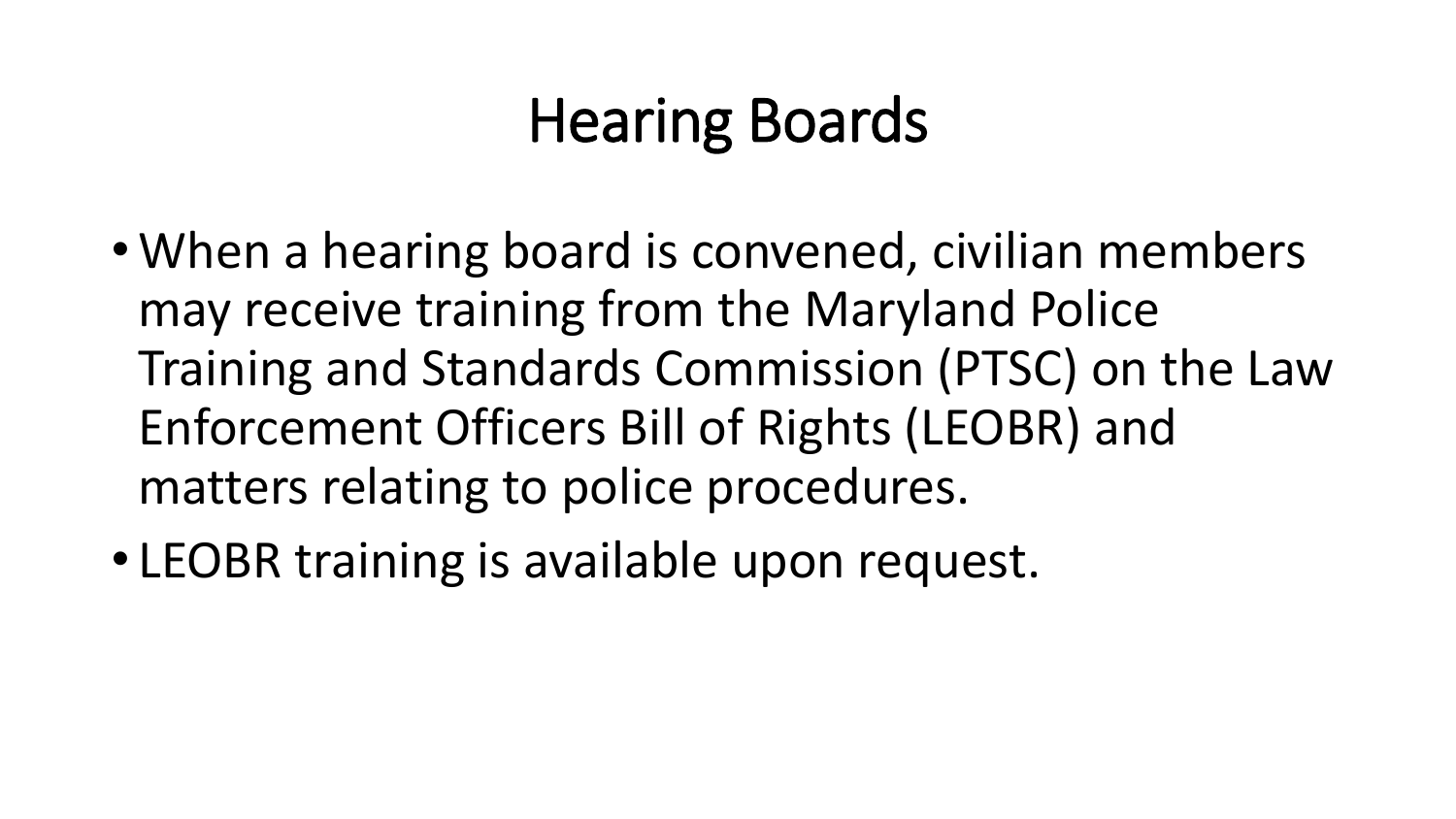### Use of Force

- Adopt and recommend a set of best practices and standards for use of force.
- The Commission's best practices and standards are available for review at mdle.net.
- Police agencies were encouraged to revise policies to include language regarding the "sanctity of life."
- •Officers are trained to engage in de-escalation practices before any force is used.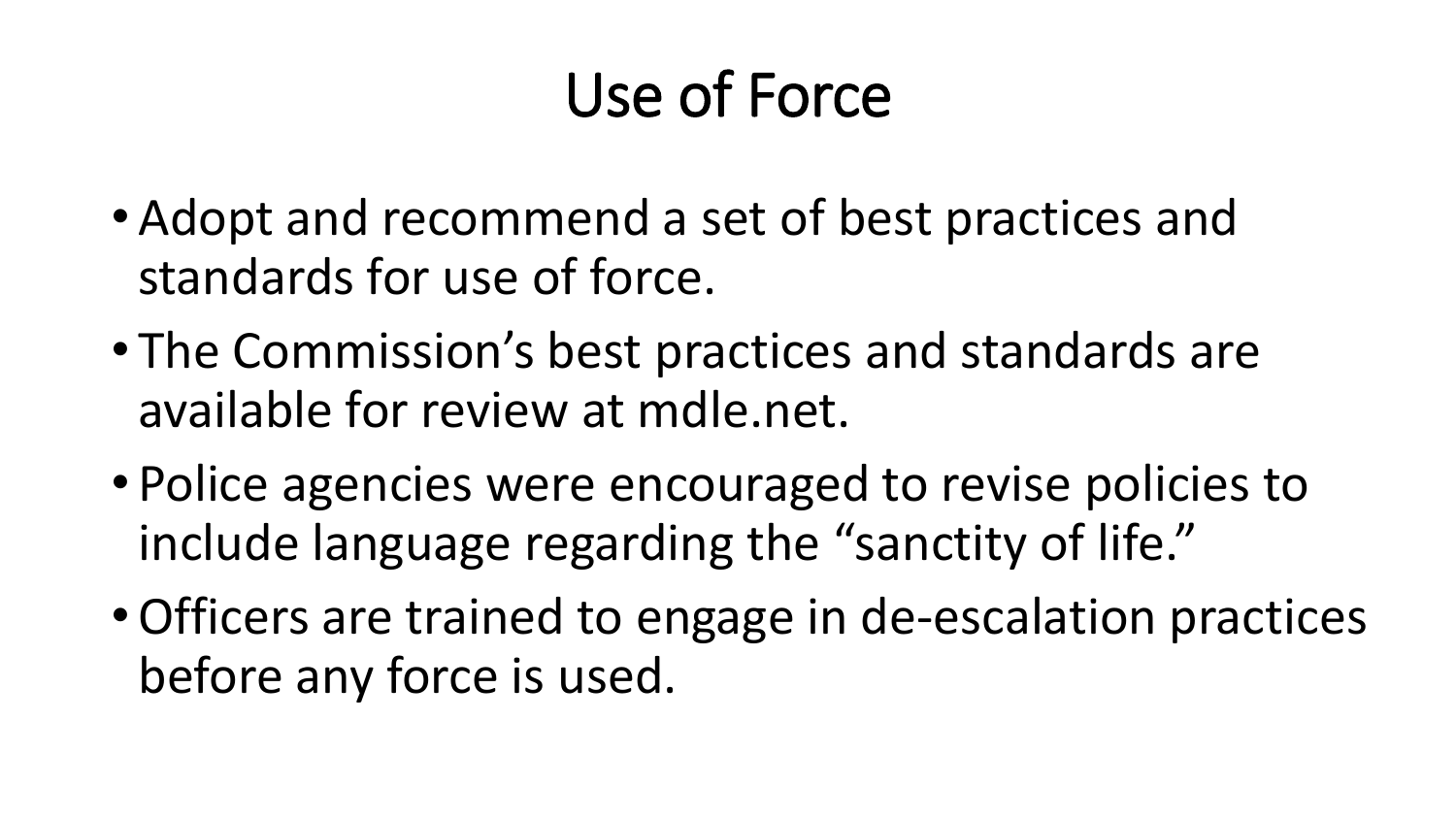### Evaluate and Modernize Recruitment Standards

- There is a network of police recruiters in Maryland.
- The recruiters met with representatives of the Commission.
- Best practices were shared among recruiters including:
	- Long-term relationship building with minority groups.
	- Referring candidates who were considered qualified but delayed in hiring due to the length of academies.
- A presentation was given to chiefs and sheriffs regarding the impact of lengthy hiring practices.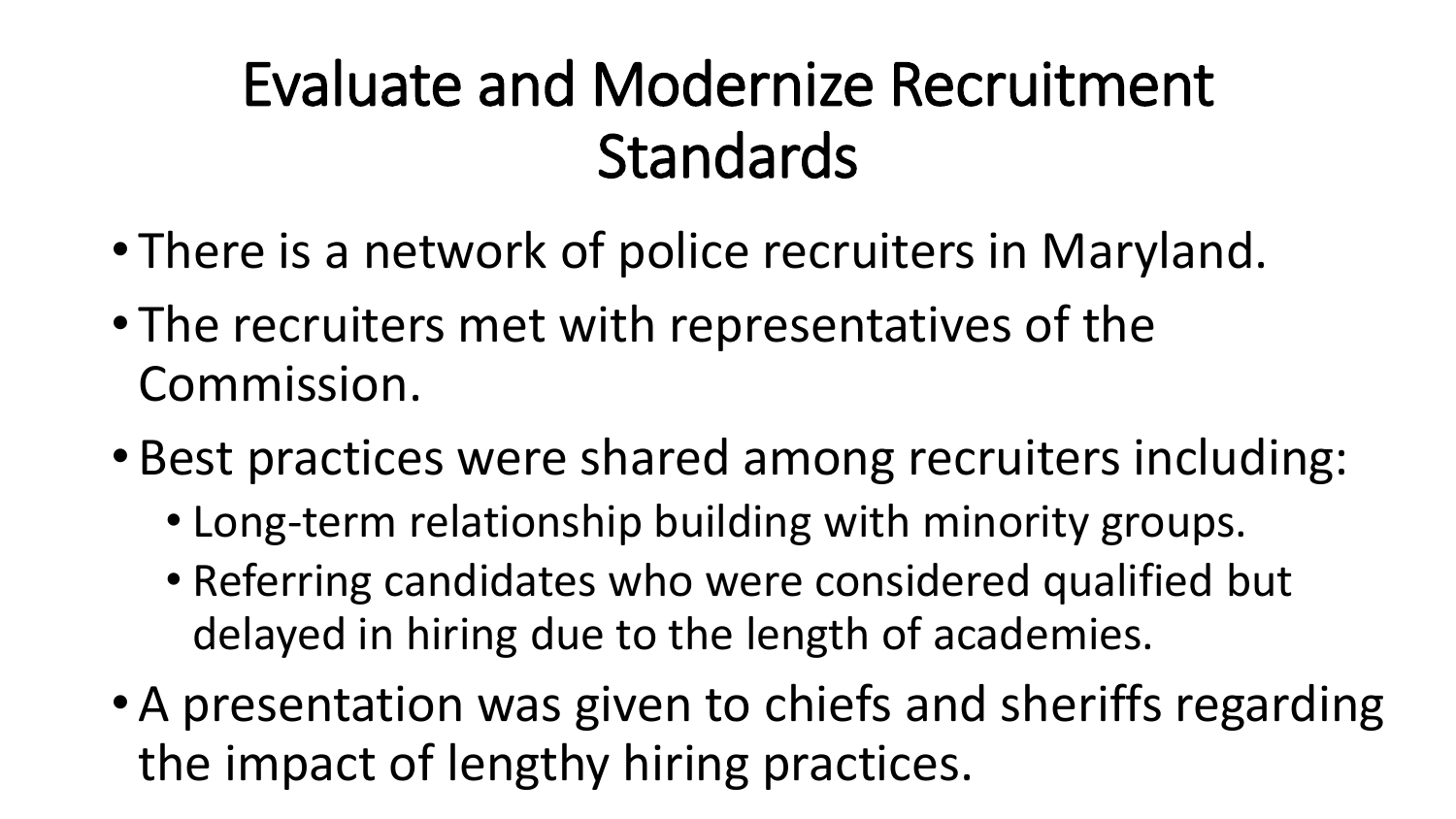### Officer Discipline & Serious Officer Incidents

- The reporting process was implemented beginning in 2017.
- All agency heads were notified of the requirement.
- Agency heads are notified annually via email and in some cases phone calls.
- Language was introduced by the Commission in the 2020 legislative session to establish parameters around reporting.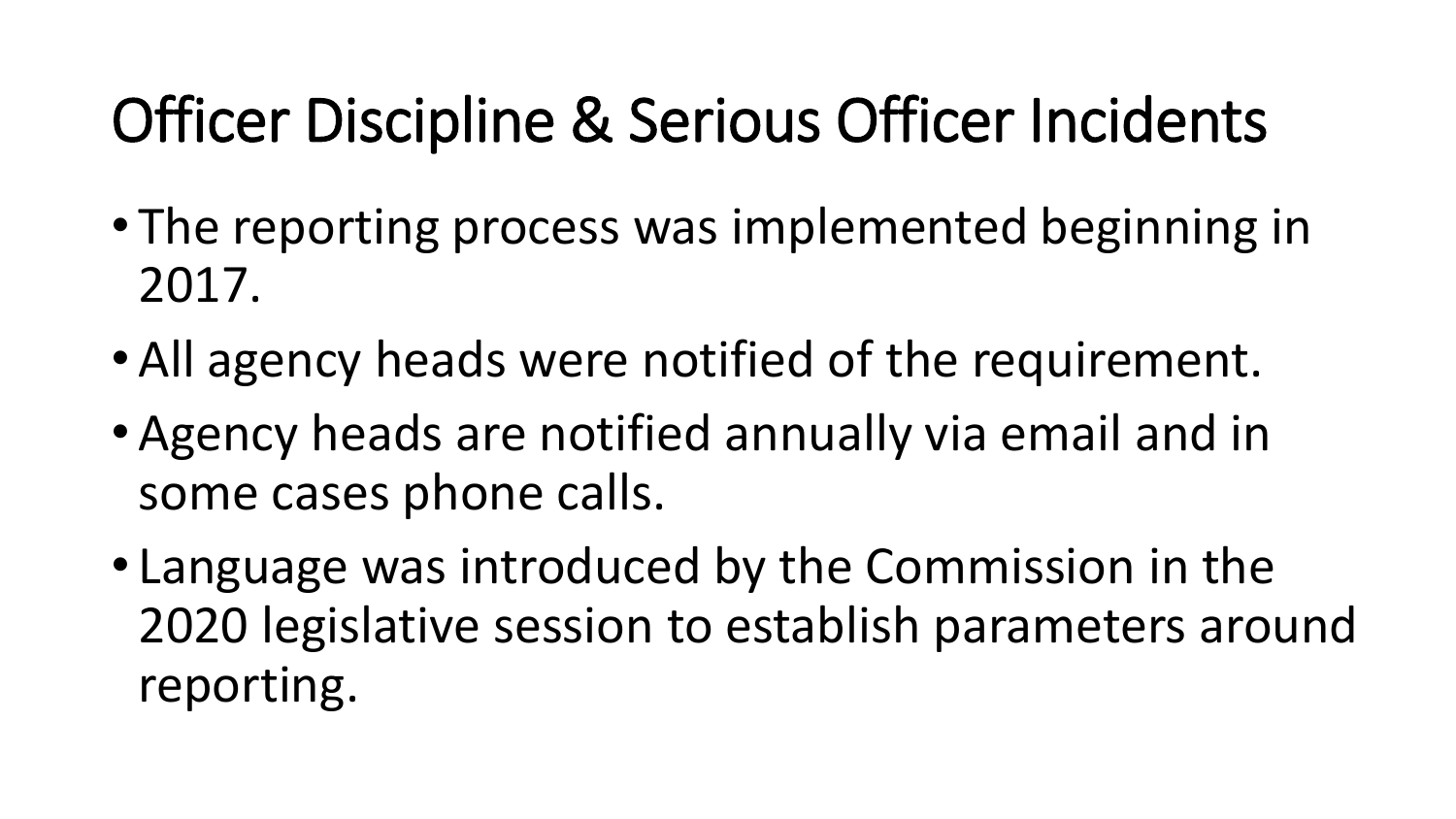### Confidential Crisis Hotline

# **Safe Call Now (206) 459-3020**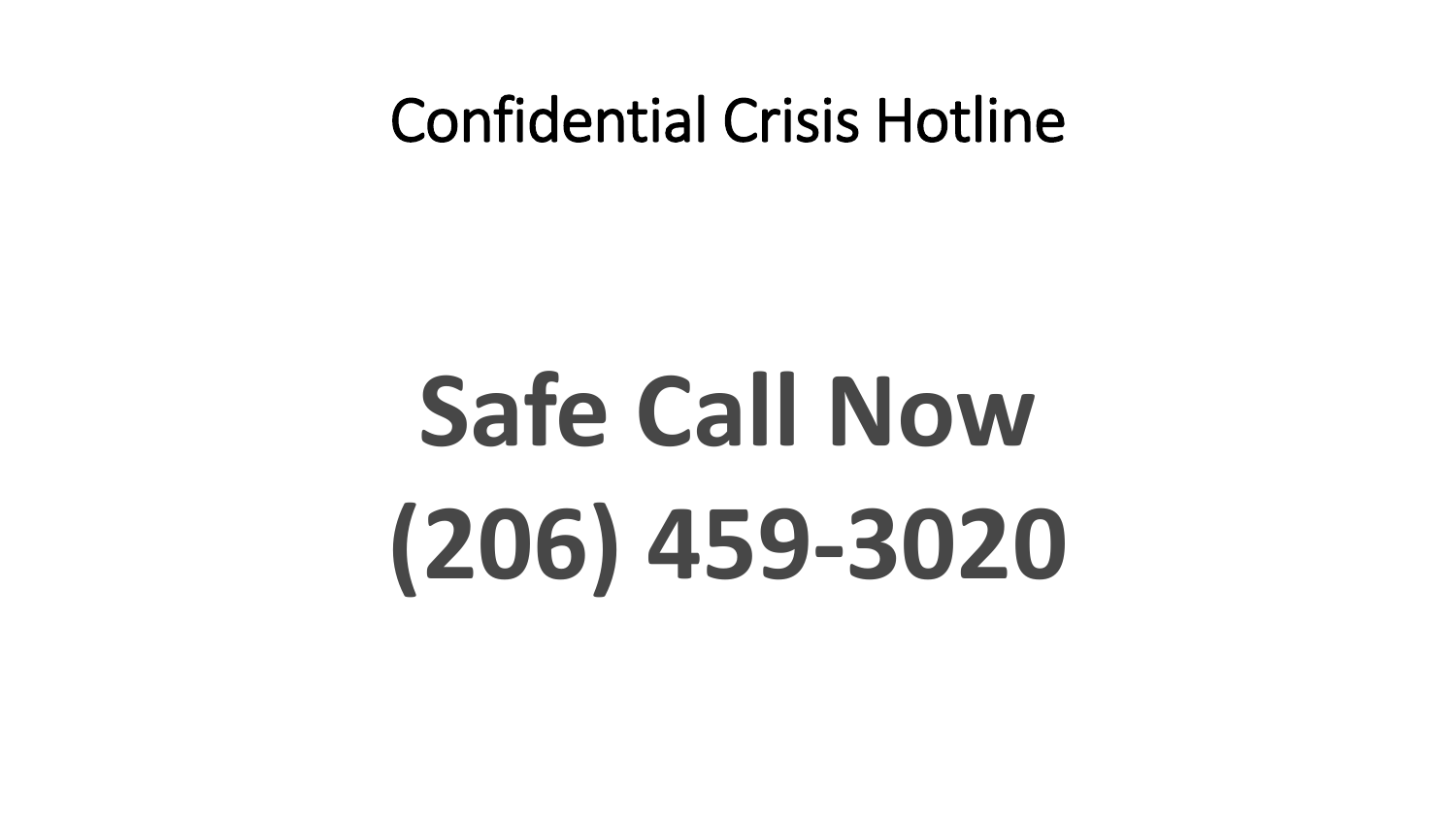### Police Complaint Mediation Program

- Community Member Police Complaint Mediation (model policy), posted April 2017.
- Community Member Police Complaint Mediation Program Reference Guide, posted April 2017.
- •
- Police complaint mediation information is available to the public at mdle.net.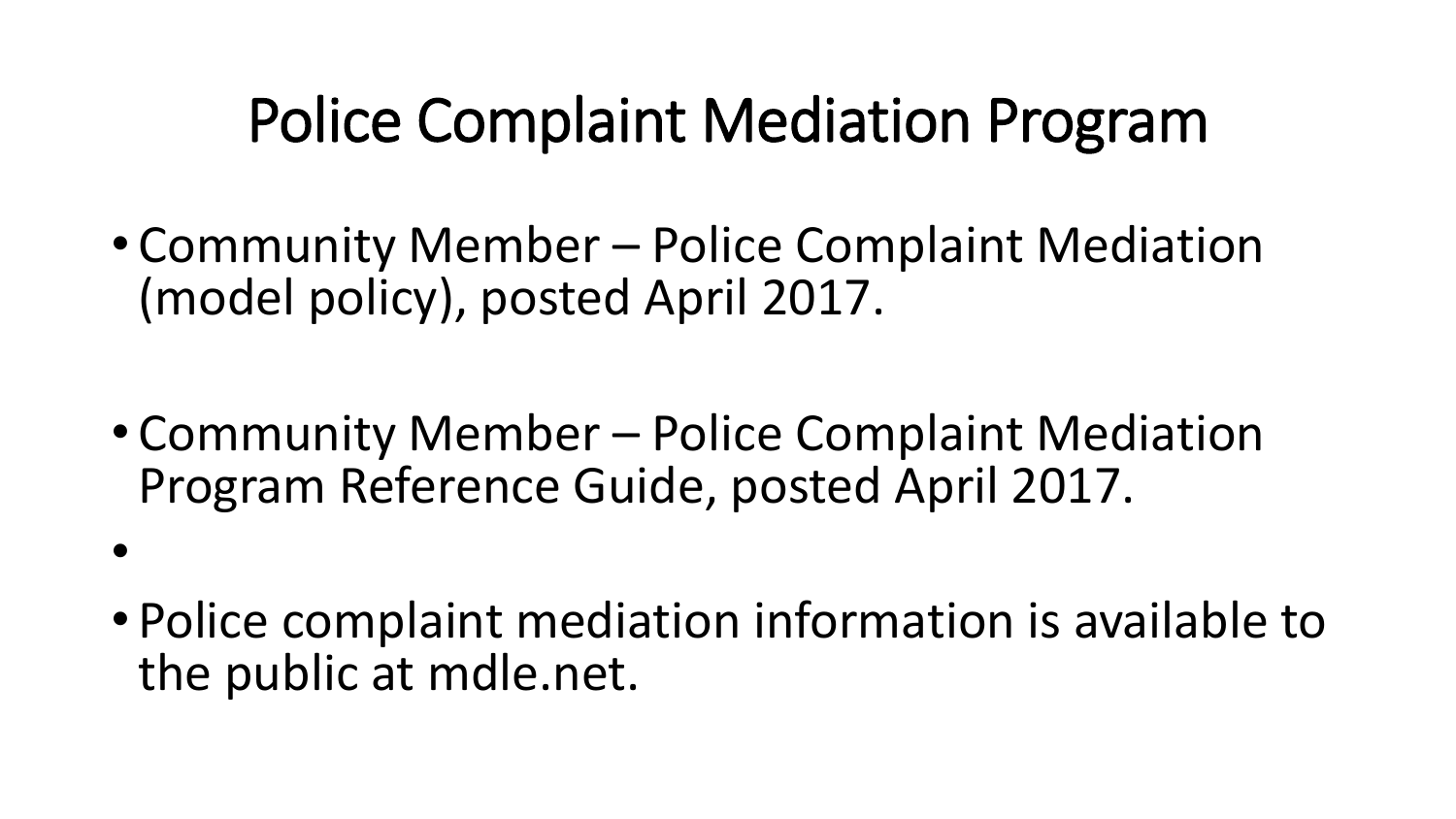### Community Policing Programs

|           | <b>Region I</b>                                                     | <b>Region II</b>                     | <b>Region III</b>                                                                                                        | <b>Region IV</b>                                                                                   |
|-----------|---------------------------------------------------------------------|--------------------------------------|--------------------------------------------------------------------------------------------------------------------------|----------------------------------------------------------------------------------------------------|
| Due Date: | January $31st$                                                      | April 30th                           | July 31st                                                                                                                | October 31st                                                                                       |
| Counties: | Allegany<br>Carroll<br>Frederick<br>Garrett<br>Howard<br>Washington | Montgomery<br><b>Prince George's</b> | <b>Baltimore City</b><br><b>Anne Arundel</b><br><b>Baltimore</b><br>Calvert<br>Cecil<br>Charles<br>Harford<br>St. Mary's | Caroline<br>Dorchester<br>Kent<br><b>Queen Anne</b><br>Somerset<br>Talbot<br>Wicomico<br>Worcester |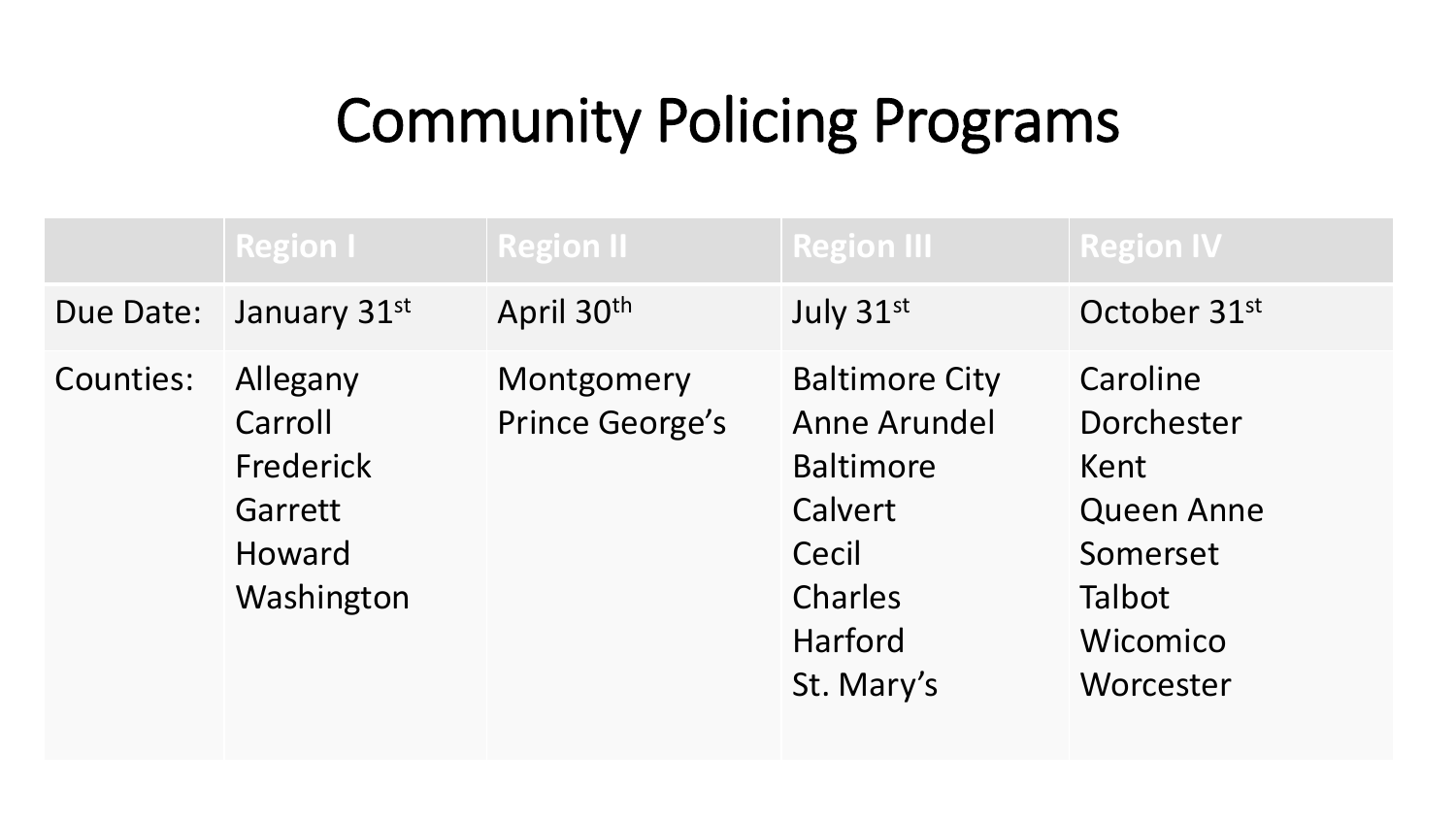### Uniform Citizen Complaint Process

- Every agency shall have a complaint process and it shall be posted on the agency's website if they have one.
- Complaints may be submitted in person, by telephone, via email, or by U.S. mail.
- A complainant shall provide their name, mailing address, phone number, or email if they would like to receive a response.
- Complainants shall receive an initial response within 72 hours.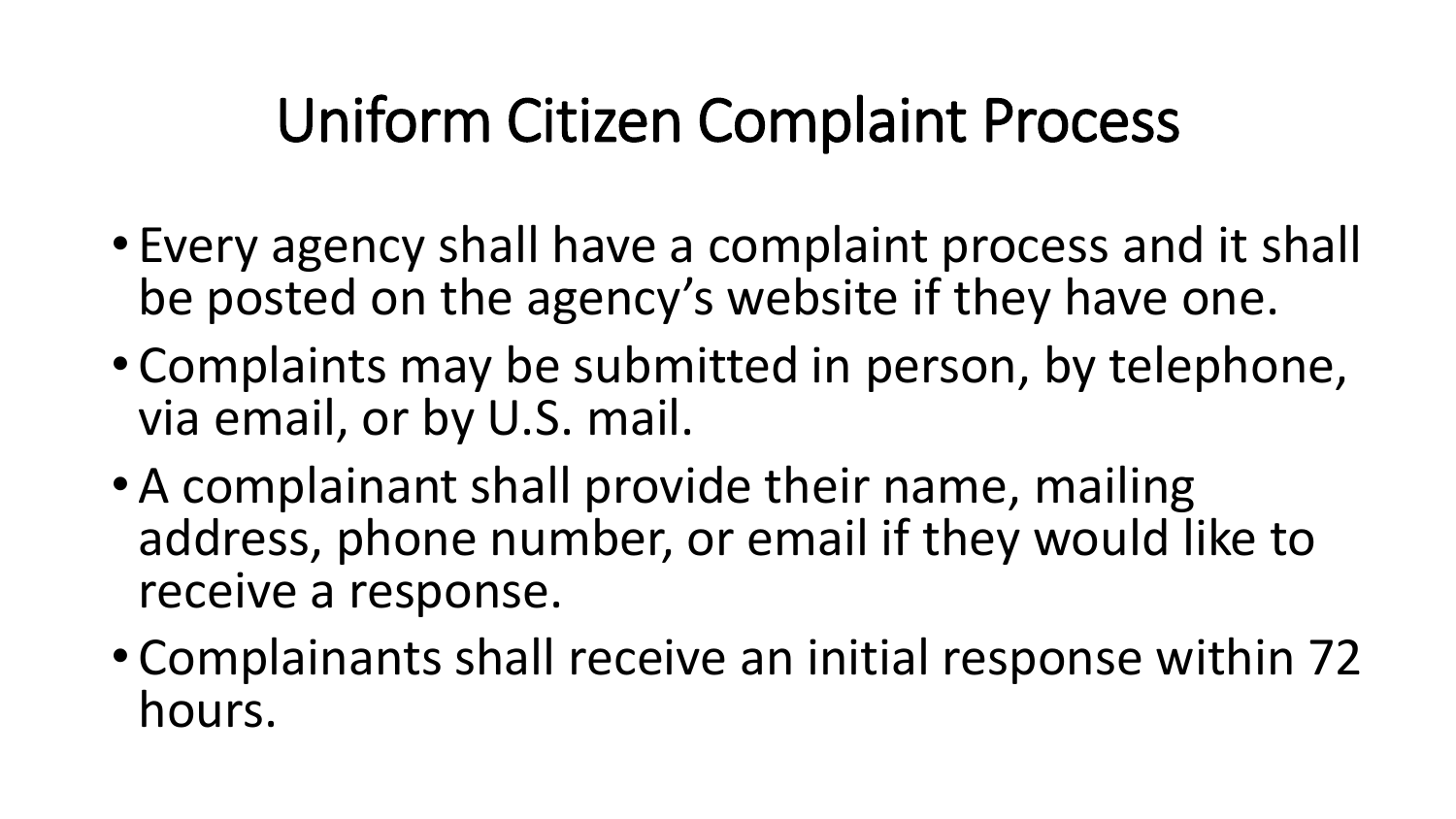### Psychologist Approved by the Commission

- The Commission members quickly understood they are not experts in matters pertaining to psychology.
- House Bill 190 passed in 2018 modifying the requirement that the Commission approve the psychologist.
- In 2019, amendments were made to COMAR 12.04.01.01 and 12.04.01.04 resulting in the establishment of psychological standards being established and approved by the Commission.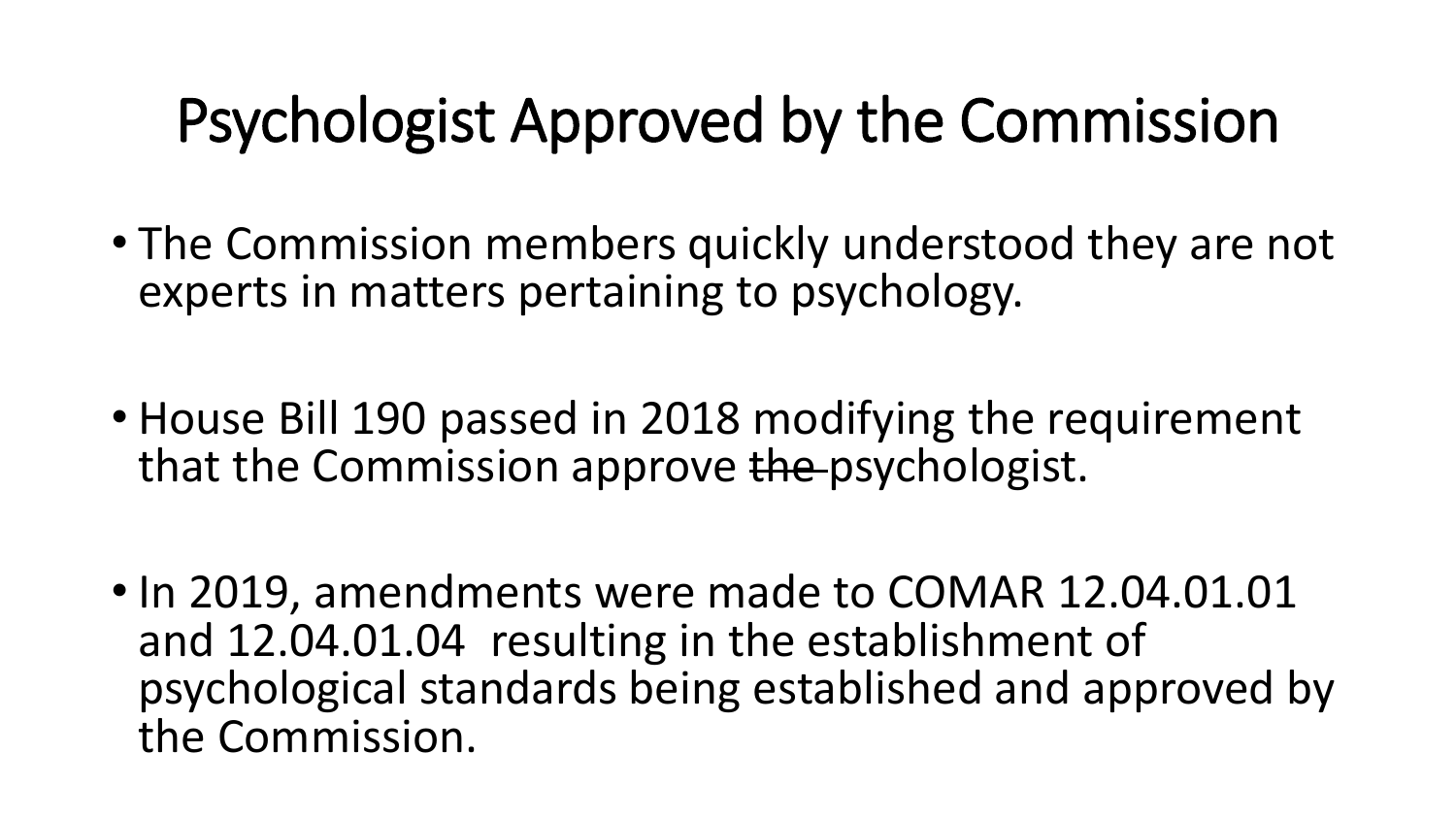### Use of Force Reports

• Public Safety Article §3-514 requires an officer to complete a line of duty, use of force, incident report by the end of the shift on which the use of force occurred unless the officer was disabled.

• Reports are considered the property of the agency and there were no additional reporting requirements.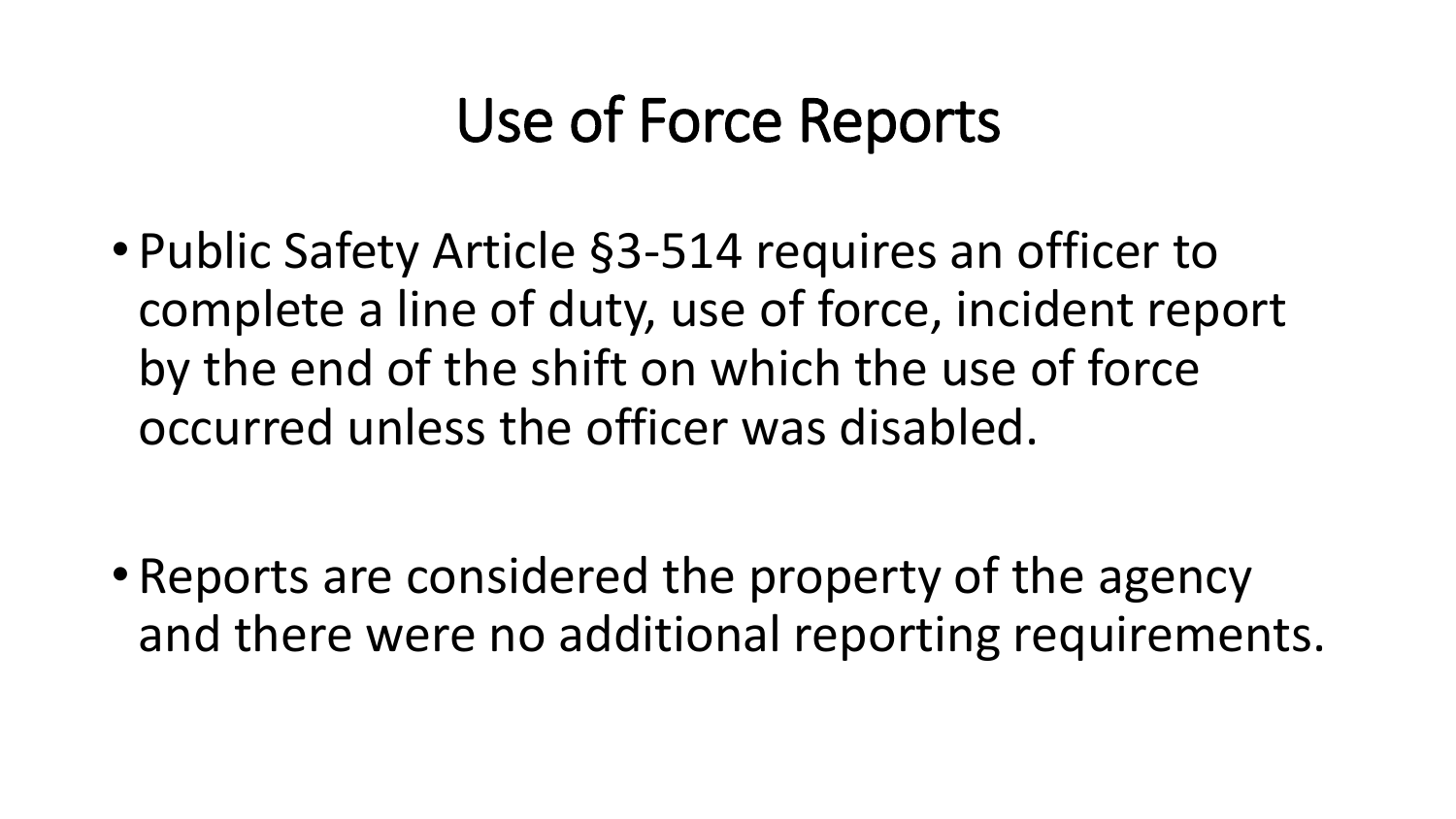### Maryland Police Policies

• There is a "Maryland Police Policies" tab on mdle.net.

• Each agency is listed by county.

• A link to the agency's policies is provided under the agency's name.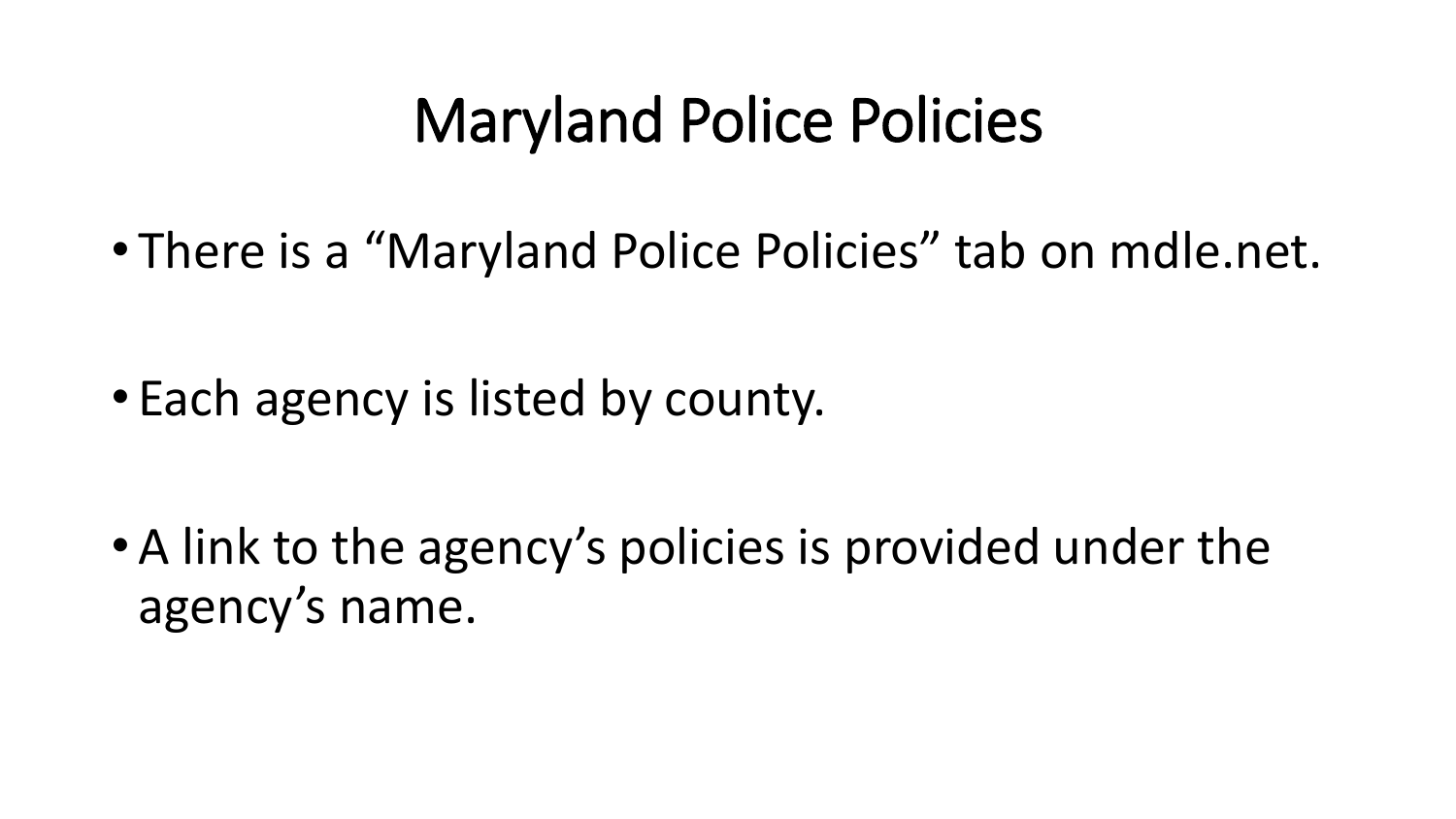

Boyd K. Rutherford, Lt. Governor

**COMMISSION MEMBERS** Colonel William M. Pallozzi, Chair Secretary, Department of State Police

> Kevin F. Davis, Commissioner Baltimore Police Department

Chief Gary Gardner, President Maryland Chiefs of Police Association

Sheriff Douglas Mullendore, President Maryland Sheriffs' Association *Represented by* Sheriff Timothy Cameron

Brian E. Frosh, Attorney General *Represented by* Stuart M. Nathan Principal Counsel

Gordon B. Johnson, SAC Federal Bureau of Investigation

Vince Canales, President State Fraternal Order of Police

Wes Adams, State's Attorney Anne Arundel County Maryland State's Attorneys' Association

> Chief David Rice, Chairman Maryland Municipal League Police Executive Association

Carol Price, President Maryland Law Enforcement Officers *Represented by* Gwendolyn Smith

Chief David Mitchell, President Police Chief's Association of P.G. County *Represented by* Chief Michael Wynnyk

Sheriff Joseph Gamble Wor-Wic Program Advisory Committee - Criminal Justice

State Senator Michael J. Hough

State Senator Victor R. Ramirez

State Delegate Curt Anderson

State Delegate Michael A. Jackson

Sheriff Troy Berry, Vice-Chair Charles County Sheriff's Office Regional Representative

Chief Barbara Duncan Salisbury Police Department Regional Representative

Sergeant Allison Ehart Howard County Police Department Regional Representative

Captain William M. Crabbs Community Policing Expertise

Miguel Dennis Policing Standards Expertise

Dr. Michael B. Finegan Mental Health Expertise

Matthew G. Alonsozana Citizen of the State

> Marcus E. Pollock Citizen of the State

**ACTING EXECUTIVE DIRECTOR** Albert L. Liebno, Jr.

#### **Department of Public Safety and Correctional Services**

**Police Training and Standards Commission** 6852 4TH STREET • SYKESVILLE, MARYLAND 21784 • www.dpscs.maryland.gov/aboutdpscs/pct (410) 875-3400 • FAX (410) 875-3500 • V/TTY (800) 735-2258 Larry Hogan, Governor

January 19, 2018

Dear Agency Head:

Public Safety Article §3-207 (A) (17), enacted in 2016, requires "for entrylevel police training and at least every 2 years for in-service police training conducted by the State and each county and municipal police training school, that the curriculum and minimum courses of study include special training, attention to, and study of the application of antidiscrimination and use of force de-escalation training."

The Commission's existing regulations found at COMAR 12.04.01.09 (c) (1) (j) already require entrance level "training in the proper level of use of force." In addition, law enforcement agencies are required to conduct annual in-service training on legal aspects in the use of firearms, including rules for the use of deadly force and alternatives by COMAR 12.04.02.10C.

#### **Complying with Public Safety §3-207(A)(17)**

Use of force training is based on the "objective reasonableness" standard announced in *Graham v. Connor*, 490 U.S. 386 (1989).

In emphasizing this principle, use of force training should teach officers to consider all known factors before using force and choosing a reasonable option based on the totality of the circumstances. Police training programs should incorporate transitional and objective decision-making in determining the need for force and type of force used. Policing sometimes requires that officers exercise control of violent or resisting persons in order to protect themselves and the community. Clearly not every potentially violent confrontation can be defused without using force, but officers may have the ability to impact the direction and outcome of many situations based on their decision-making and tactics employed.

The theory of de-escalation training suggests that, whenever feasible, officers should gather as much information as possible, assess the risks, assemble resources and attempt to slow momentum and coordinate a response. When practical, officers should use their physical presence, verbal warnings and persuasion in efforts to diffuse tense situations. Officers should consider these alternatives to using force when reasonable and safe under the circumstances. They should recognize that whenever safe and practical they may withdraw to a position that is tactically more secure or allows them greater distance in order to safely consider the application of a greater level of force. Most important, officers must avoid jeopardizing their own safety and that of others in determining the need for and level of force applied.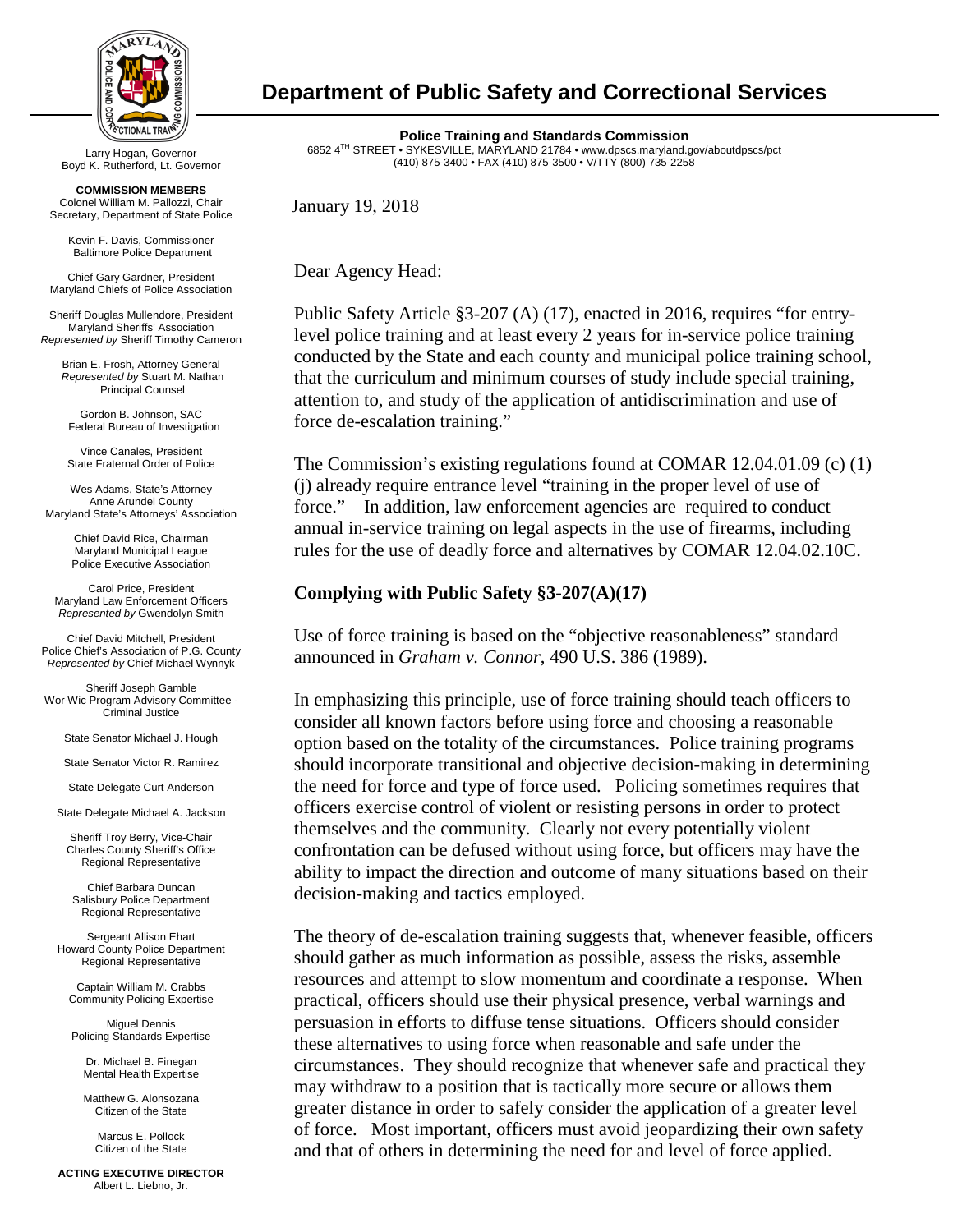In addition, statute refers to anti-discrimination training in context with use of force training with the goal of insuring that officers avoid making use of force decisions based solely on the personal immutable characteristics of a subject. Any such decision would likely not be reasonable under *Graham v. Connor* and so would be prohibited by existing law and training, including Public Safety Art. §3-107(16)(iii) which already requires training "regarding sensitively to cultural and gender diversity."

Therefore, anti-discrimination or anti-bias training – fair and impartial policing – should be a part of use of force training to comply with  $3-207(A)(17)$ . Training of this nature is widely recognized in addressing implicit bias which could contribute to the conscious or unconscious decisions surrounding the application and use of force by law enforcement officers.

#### **Best Practices and Standards in the Use of Force**

In accordance with §3-207 (A) (19) the Maryland Police Training and Standards Commission (MPTSC) adopted a set of best practices and standards for the use of force by law enforcement officers. Please visit [www.MDLE.net](http://www.mdle.net/) for a guiding document outlining "Best Practices and Standards for the Use of Force by Law Enforcement Officers."

Sincerely,

Albert L. Lebus, J.

Albert Liebno Acting Executive Director Police Training and Standards Commission

Enclosure: best practices and standards document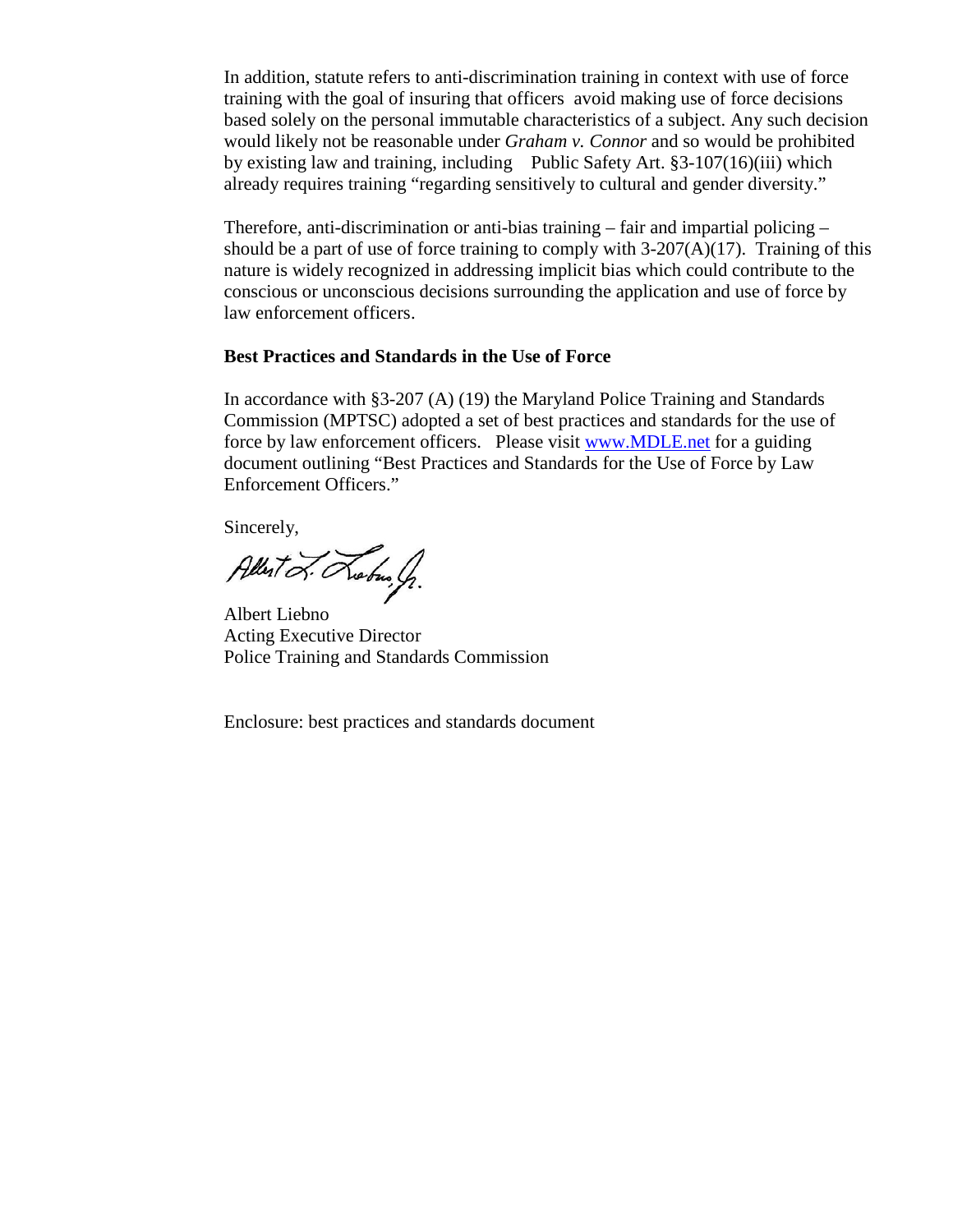

Boyd K. Rutherford, Lt. Governor

**COMMISSION MEMBERS** Colonel William M. Pallozzi, Chair Secretary, Department of State Police

> Kevin F. Davis, Commissioner Baltimore Police Department

Chief Gary Gardner, President Maryland Chiefs of Police Association

Sheriff Douglas Mullendore, President Maryland Sheriffs' Association *Represented by* Sheriff Timothy Cameron

Brian E. Frosh, Attorney General *Represented by* Stuart M. Nathan Principal Counsel

Gordon B. Johnson, SAC Federal Bureau of Investigation

Vince Canales, President State Fraternal Order of Police

Wes Adams, State's Attorney Anne Arundel County Maryland State's Attorneys' Association

> Chief David Rice, Chairman Maryland Municipal League Police Executive Association

Carol Price, President Maryland Law Enforcement Officers *Represented by* Gwendolyn Smith

Chief David Mitchell, President Police Chief's Association of P.G. County *Represented by* Chief Michael Wynnyk

Sheriff Joseph Gamble Wor-Wic Program Advisory Committee - Criminal Justice

State Senator Michael J. Hough

State Senator Victor R. Ramirez

State Delegate Curt Anderson

State Delegate Michael A. Jackson

Sheriff Troy Berry, Vice-Chair Charles County Sheriff's Office Regional Representative

Chief Barbara Duncan Salisbury Police Department Regional Representative

Sergeant Allison Ehart Howard County Police Department Regional Representative

Captain William M. Crabbs Community Policing Expertise

Miguel Dennis Policing Standards Expertise

Dr. Michael B. Finegan Mental Health Expertise

Matthew G. Alonsozana Citizen of the State

> Marcus E. Pollock Citizen of the State

**ACTING EXECUTIVE DIRECTOR** Albert L. Liebno, Jr.

#### **Department of Public Safety and Correctional Services**

**Police Training and Standards Commission** 6852 4TH STREET • SYKESVILLE, MARYLAND 21784 • www.dpscs.maryland.gov/aboutdpscs/pct (410) 875-3400 • FAX (410) 875-3500 • V/TTY (800) 735-2258 Larry Hogan, Governor

> In accordance with §3-207 (A) (19), the Police Training and Standards Commission (PTSC) herein adopts and recommends a set of best practices and standards for the use of force by law enforcement officers.

> Officers are encouraged to defuse rather than intensify confrontations with and between citizens. When time, circumstances, and safety permit, officers should take steps to gain compliance and control a situation without using physical force. Examples include: The use of advisements, warnings and persuasion; attempts to slow down or stabilize the situation so that more time, options and resources are available; a show of authority or simply "waiting out" a situation. Officers should consider whether a subject's lack of compliance is a deliberate attempt to resist or is caused by an inability to comply.

#### **Protocols and Standards for Use of Force**

1) Include a "sanctity of life" statement in department policy. I.e., recognition of, and respect for the dignity of all persons and the value of human life shall guide all training, leadership, and procedures, as well as guide officers in the use of force.

2) Include a "duty to intervene" statement to department policy. I.e., any officer who observes another officer using force that is clearly beyond that which is objectively reasonable under the circumstances shall intercede, where feasible, to prevent the use of such excessive force, so long as it does not pose a safety risk. Officers shall promptly report these observations to a supervisor.

3) Use of Force/Degree of Force policy should state that officers may use the force that is objectively reasonable and appears to be necessary under the circumstances in response to the threat or resistance by a subject.

4) Include de-escalation in written policy. When time, circumstances and safety permit, officers should take steps to gain compliance and de-escalate conflict without using physical force. Examples include: The use of advisements, warnings, and persuasion; attempts to slow down or stabilize the situation so that more time, options and resources are available; Officers should consider whether a subject's lack of compliance is a deliberate attempt to resist or is caused by an inability to comply.

5) Require officers to render basic first aid to subjects injured as a result of police action and promptly request medical assistance.

6) Require supervisors to respond to the scene of any incident during which an officer used physical force and where actual injury occurs. Supervisors should gather and review all known video recordings of a use of force incident.

7) Document use of force incidents.

8) Provide for supervisory review of use of force reports, including review by commanders.